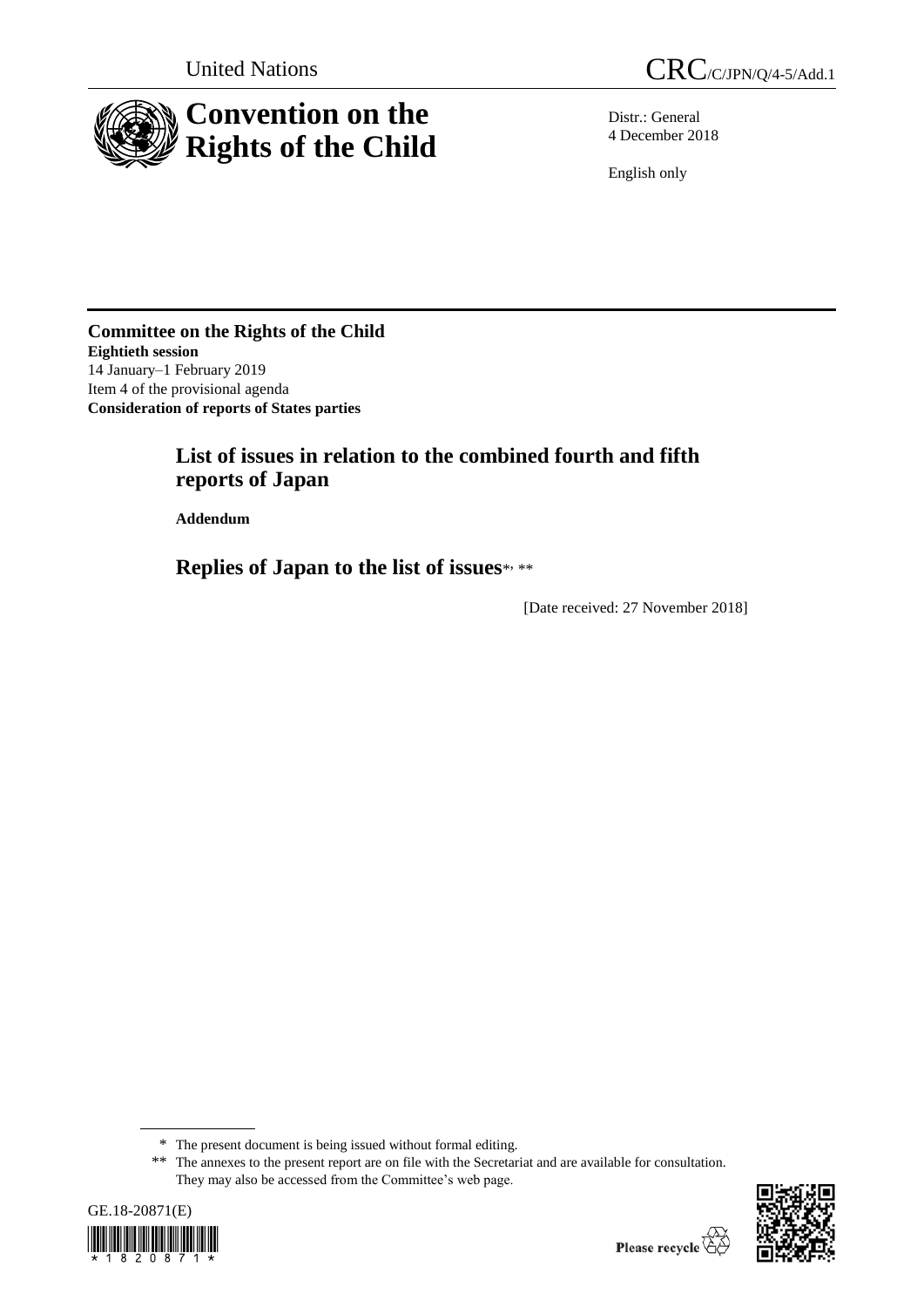# **Part Ⅰ**

# **Question 1.1**

### **Comprehensive Law**

1. The Government of Japan (GOJ) has no specific plan to adopt a specific comprehensive law on children's rights.

2. When concluding an international treaty or convention, the GOJ ensures consistency of national legal systems with the treaty or convention. The Convention on the Rights of the Child stipulates a very wide range of rights and matters, including freedom of expression, freedom of thought and conscience and other rights related to freedom, social security, the standard of living and other social rights, matters related to healthy growth of children, and protection from sexual exploitation and sexual abuse. These matters are already guaranteed by the Constitution and other laws and regulations in Japan.

3. In April 2010, the Act on Promotion of Development and Support for Children and Young People was enacted in Japan, with the aim to promote support measures for the development of children and young people in line with the philosophies of the Convention on the Rights of the Child. In February 2016, in accordance with this Act, the Headquarters for Promotion of Development and Support for Children and Young People, which is chaired by the Prime Minister and comprised of all cabinet members, newly established the "Outline for the Promotion of Development and Support for Children and Young People" to promote support measures for the development of children and young people.

4. The Outline stipulates, "Support for the development of children and young people is a challenge to be addressed by all of society, while entities including the GOJ, local governments, schools, companies, local communities, and, in particular, families play their own roles by mutually cooperating and collaborating. When providing such support, it is necessary to consider, from the viewpoints of individual children and young people, their best interests in light of the concept of respecting and advocating the human rights of children and young people prescribed in laws and conventions including the Convention on the Rights of the Child, by appropriately understanding their developmental stages from the long-term perspective of their entire lifetimes."

5. Regarding measures against child poverty, the Act on Promotion of Policy on Poverty among Children was established in June 2013. Based on this Act, the Cabinet approved the "General Principles of Policy on Poverty among Children" in August 2014. Based on this Act and the General Principles, comprehensive programs have been offered so that the future of children will not be negatively affected by their growing environments.

6. The GOJ also revised the Child Welfare Act in June 2016 to explicitly stipulate that all children have the right to receive appropriate care and shall be guaranteed healthy growth, development and self-reliance in line with the principles of the Convention, and that their well-being shall be guaranteed by the support of citizens, their parents or guardians, and national and local governments. As described above, the GOJ believes that necessary laws for implementing the Convention have been already established in Japan.

7. On the other hand, to ensure full and harmonious personal development of children and guarantee their life as an individual in society, it is important to further improve the child protection and welfare systems not only in legislation but also in practice. The GOJ will continue to provide and improve programs designed to realize these objectives.

# **Question 1.2**

### **The revised Child Welfare Act**

8. The GOJ revised the Child Welfare Act in June 2016 to explicitly stipulate that all children have the right to receive appropriate care and shall be guaranteed healthy growth, development and self-reliance in line with the principles of the Convention and to explicitly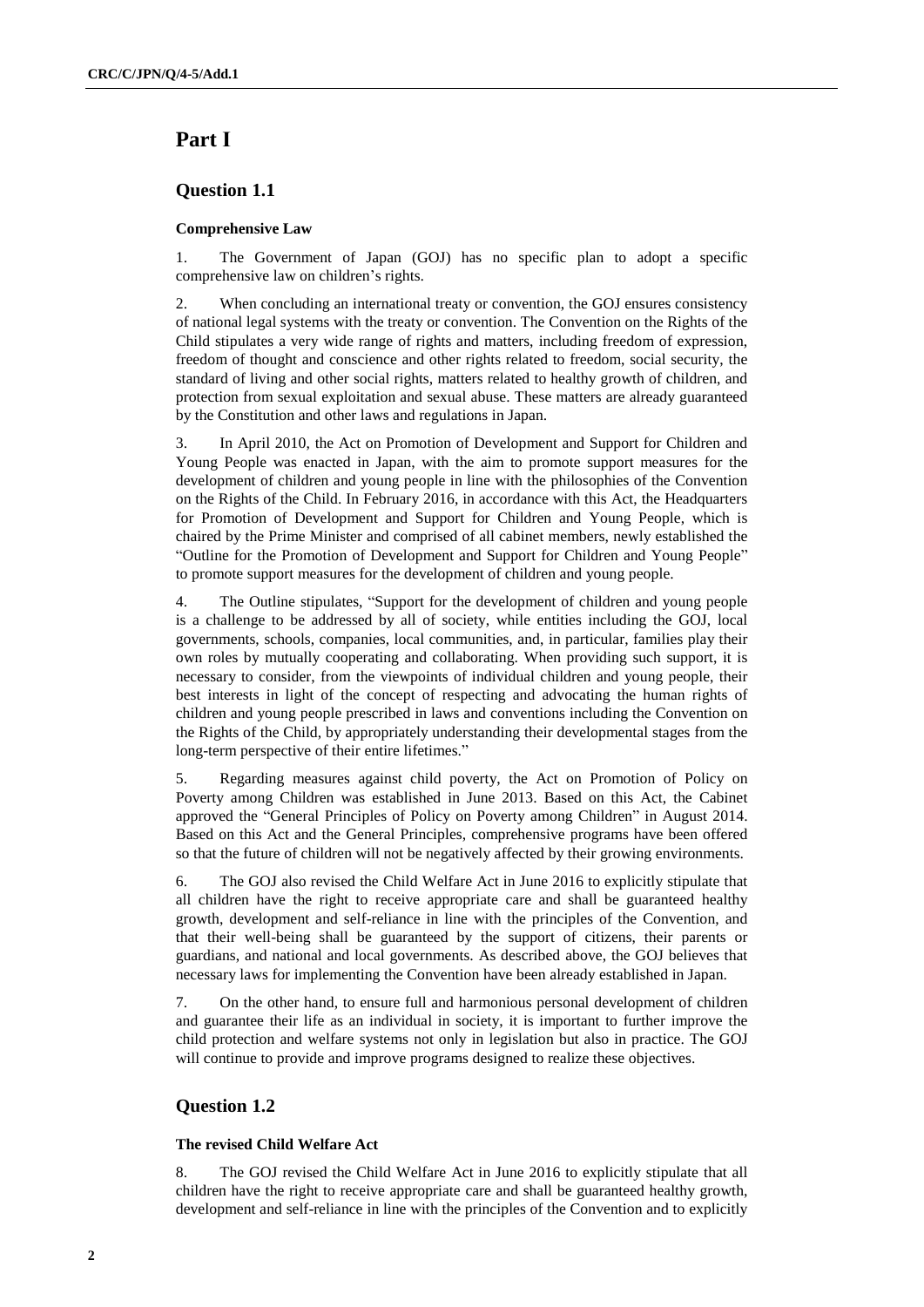stipulate that their well-being shall be guaranteed by the support of citizens, their parents or guardians, and national and local governments.

9. In July 2018, in accordance with the revised Act, the GOJ requested all prefectural governments to review their existing social care plans and formulate new plans that put priority on raising children in the family environment by the end of FY2019.

### **Question 1.3**

#### **The Outline for Promoting Support for the Cultivation of Children and Youths**

10. The Outline for Promotion of Development and Support for Children and Young People will be reviewed in about five years from its first approval. A panel of experts will be held to evaluate the implementation of support measures for the development of children and young people, and to review the Outline.

# **Question 2**

11. In November 2012, the Human Rights Commission Bill to establish a new human rights institution was submitted to the 181st Diet, but it was scrapped due to the dissolution of the House of Representatives in the same month. A desirable framework of the human rights remedy system is being discussed based on the past progress of discussions as well.

### **Question 3.1**

#### **Targeted Measures**

12. The human rights bodies of the Ministry of Justice (MOJ) sets "Protect Children's Rights" as one of the priority targets of awareness-raising activities to eliminate violation of children's human rights, including discrimination against girls, lesbian, gay, bisexual, transgender and intersex children, children belonging to ethnic minorities, and children of non-Japanese origin. The bodies have been carrying out various awareness-raising activities such as distributing leaflets designed for children to foster their understanding on human rights of sexual minorities.

13. The bodies have established Children's Rights Hotline, special telephone counseling services for children at Legal Affairs Bureaus and District Legal Affairs Bureaus throughout the country. Human Rights Volunteers and the officials of the Bureaus conduct telephone counseling. The bodies have also established Foreign Language Human Rights Hotline in six languages (English, Chinese, Korean, Filipino, Portuguese, and Vietnamese). Counseling for children using letters is also actively conducted by distributing the "Children's Rights SOS Mini-Letters" to elementary and lower secondary school students throughout the country. During FY2017, the bodies received 12,975 letters, which resulted in 16,005 consultations.

14. If the bodies become aware of a suspected case of human rights violation through human rights counseling, they conduct an investigation and take appropriate measures depending on the case.

### **Question 3.2**

#### **Comprehensive anti-discrimination law**

15. The GOJ has not formulated any special plan concerning the adoption of a specific comprehensive anti-discrimination law.

16. In Japan, Article 14, paragraph 1 of the Constitution stipulates equality under the law. Based on this principle, various Japanese laws and regulations stipulate prohibition of discriminative treatment, especially for areas that are closely related to people's lives and have public nature, such as education, medical care, transportation and employment.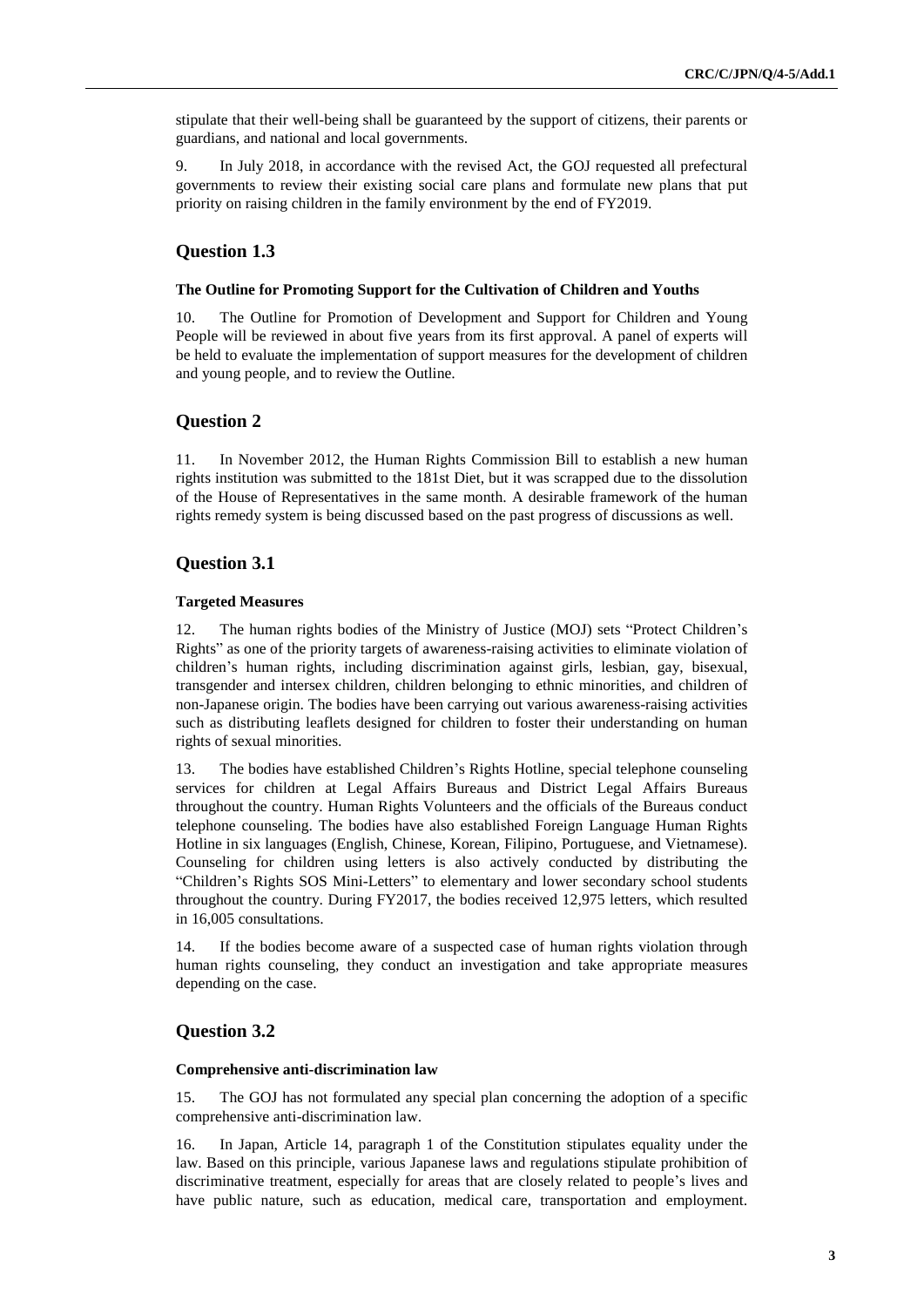Equality under the law covers children, which proves that laws and regulations equally apply to children.

17. For example, regarding education, Article 26 of the Constitution stipulates that all citizens have the right to receive education equally according to their abilities, as provided for by law. In line with the provisions of this Article in the Constitution, Article 4 of the Basic Act on Education stipulates that all citizens shall be provided with the opportunity to receive education equally according to their abilities and shall not be discriminated in the education by their race, creed, gender, social status, economic status or family status.

18. Regarding medical care, the Medical Practitioners Act, the Dentists Act, the Pharmacists Act, and other medical-related laws stipulate that medical service providers may not reject any request for medical treatment, dispensing of medicine or any other medical service without justifiable reason.

19. Regarding transportation, the Civil Aeronautics Act, the Railway Business Act, and other transportation-related laws and regulations stipulate that the authority may prohibit or demand to correct unjust discriminatory treatments.

20. Regarding employment, Article 3 of the Labor Standards Act stipulates that employers shall not discriminate workers in wages, working hours and other working conditions for reasons of nationality, creed or social status.

21. Under the current laws, a discriminatory act for any reason may be held as illegal under the Civil Code and be subject to liability for compensation of damages.

22. Furthermore, for example, in case dissemination of discriminatory thought or use of discriminatory expression for any reason publicly harms the honor or reputation of a specific individual or organization, it may be subject to criminal penalty for defamation. (It should be noted that if such act is found to be related to a matter of public interest and to have been conducted solely for the benefit of the public, and there is a proof of the fact, the act is not punished.)

23. The human rights bodies of the MOJ provide individuals who received discriminatory treatment for any reason with counseling services. If the bodies become aware of a suspected case of human rights violation, they immediately initiate an investigation and take appropriate measures depending on the case. Such measures include "assistance" to provide legal advice and other assistance, "conciliation" to mediate talks between parties concerned, "instructions" or a "recommendation" to urge the human rights violator to desist from taking such acts, and "request" to a third party, which allows to make effective responses.

24. As explained above, any discriminatory treatment is already prohibited by the constitution, existing laws and regulations and the operation thereof. Therefore, the GOJ does not think that it is necessary to adopt a specific comprehensive anti-discrimination law.

# **Question 4.1**

#### **Corporal punishment**

25. Regarding corporal punishment in the family, abusive corporal punishment is explicitly prohibited by law. Article 3 of the Child Abuse Prevention Act stipulates that no one shall abuse children.

26. Article 14 of the Child Abuse Prevention Act, which was partially revised in 2016, explicitly stipulates that parents shall not punish their children beyond the scope necessary for care and disciplinary education.

27. Corporal punishment at school is strictly forbidden under Article 11 of the School Education Act. This is fully communicated to persons in charge of pupil/student guidance at the meetings of prefectural boards of education and other occasions. Such meetings were held twice in FY2017, with the participation of 227 persons in total.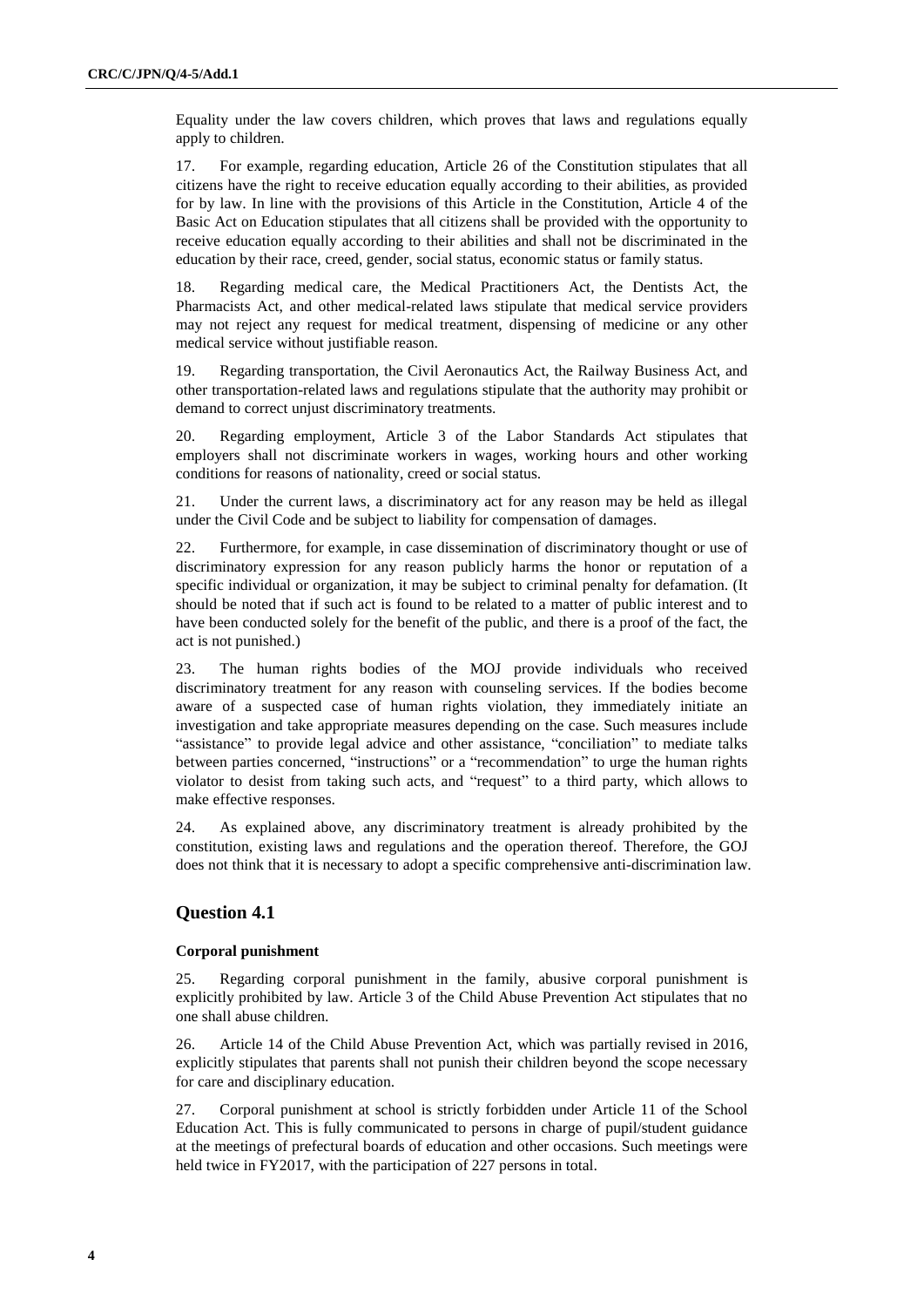28. It is also communicated to teachers by notices and other documents that in guiding children at school, teachers must tenaciously instruct them to develop their normative consciousness and sociality, never using corporal punishment. If a teacher inflicts corporal punishment, the teacher will be subject to disciplinary action according to the circumstances of such corporal punishment.

29. Topics on prohibition of corporal punishment against children are also discussed as a part of training for teachers and persons in charge of pupil/student guidance of prefectural boards of education provided at the National Institute for School Teachers and Staff Development, which conducts central and comprehensive national-level training of teachers. Such training sessions were held twice in FY2017, with the participation of 256 persons in total.

30. Article 33-11 of the Child Welfare Act prohibits corporal punishment, which is abuse of children, in custody facilities where abused children or the like are placed. Article 33-12 and other articles of the same Act stipulate as follows:

1. If any abuse of a child in a custody facility is found, it shall be reported to the relevant prefectural or local administrative office;

2. The facility worker or any other person who has reported an abuse case shall not be disadvantageously treated;

3. The prefectural administrative office that received the report of an abuse case shall investigate the case and take necessary action.

31. The Ministry of Health, Labour and Welfare (MHLW) has also stipulated the Guidelines for Preventing Abuse of Institutionalized Children to prevent abuse of institutionalized children.

32. In juvenile training schools, from the viewpoint of respecting human rights, corporal punishment, which is use of physical force against inmates, is strictly forbidden (Article 1, Article 15 and other articles of the Juvenile Training School Act). Corporal punishment as disciplinary action against inmates is also prohibited (Articles 114 and 115 of the same Act).

33. A person who was subjected to illegal physical force from an official of a juvenile training school while in the institution may file a request for relief with the Minister of Justice (Article 120 and Article 121 (1) of the same Act). In a case where the Minister of Justice has confirmed that the act is illegal and unjust, and finds it necessary, the Minister shall take measures necessary to prevent the recurrence of similar acts or other measures. (Article 126 (2) of the same Act).

34. For juvenile classification homes and penal institutions, similar provisions are set forth under the relevant laws regarding prohibition of corporal punishment and filing an appeal. Giving corporal punishment to persons detained in these facilities is not allowed in any situation. (Juvenile classification homes: Articles 1, 13, 20, 109, 110, 115, 116, etc. of the Juvenile Classification Home Act; Penal Institutions: Articles 1, 151, 152, 163, 164, 165, etc. of the Act on Penal Detention Facilities and the Treatment of Inmates and Detainees).

35. Also, please refer to paragraph 75 of the fourth and the fifth government reports.

### **Question 4.2**

#### **Prevention and support**

36. The GOJ set a goal of setting up a one-stop center for victims of sexual crime and sexual violence at least one in each prefecture, which provides support for the victims as much as practicable in one location, including medical and mental supports, by 2020. This goal has been achieved ahead of schedule in October 2018.

37. As child abuse cases occur mainly in the family, they tend to be latent. When the police take action, they put first priority on the safety of children. When the police recognize a case of suspected child abuse, police officers make an on-site inspection and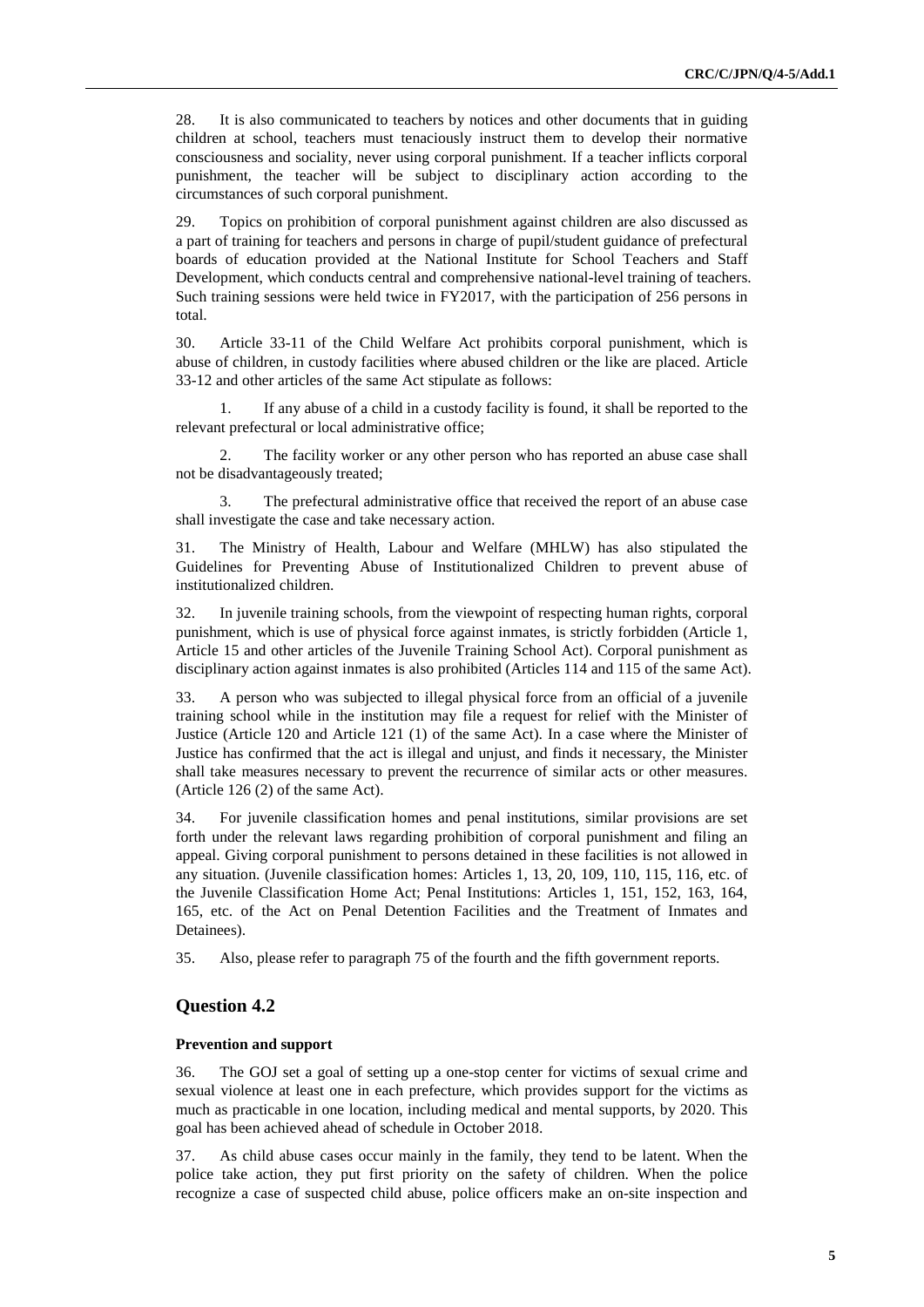any other investigation to directly confirm the safety of the child. They also actively conduct necessary investigations so that the child can be rescued and protected before the situation gets worse, including death of the child.

38. To promptly and appropriately protect children, it is important that relevant organizations work together to take actions by exercising their respective expertise. Therefore, when the police find a case of suspected child abuse, they endeavors to share information with child guidance centers and other relevant organizations, by making sure that a report of the suspected case is given to these organizations and complete inquiries are made before the report. The police also take proactive measures to protect the life and the body of children by maintaining close cooperation with relevant organizations, including participation in the Regional Council for Children in Need of Protection.

39. The MHLW implements measures to strengthen protection of children from abuse, including increasing the number of staff members in municipal governments and child guidance centers and enhancing their expertise, strengthening the cooperation between local governments and other relevant organizations, including appropriate information sharing, and implementing appropriate temporary sheltering of children. In Japan, there are provisions for special adoption system and the foster parent system for abused children, based on the principle of child rearing in the family environment. The GOJ is also implementing down-sizing and localization of child foster homes and other child support facilities, promoting high functionality of these facilities (including strengthening staffing standards), and shifting their role to provide support for child rearing in the family environment.

40. Particularly, as sexual abuse has a significant effect on the development of children's personality, it requires specialized and individual care. Child guidance centers provide consultation, investigation and guidance about child abuse cases.

41. Based on the consultation, investigation and guidance of sexual abuse cases at child guidance centers, the following types of care are provided:

1. When providing support to an abused child who continues to stay at home, the child guidance center cooperates with relevant organizations, such as medical institutions, to provides support for the child's mental care; or

2. When it is necessary to place the child in a child welfare facility, psychotherapists posted at the child welfare facility will play a main role in providing specialized care to the child, focusing on providing a living environment where the child feels safe and secure.

42. Regarding support provided to child victims in pursuing criminal proceedings and other proceedings, please refer to paragraphs 196 to 198 and 201 of the fourth and fifth government reports.

43. In addition to the above, it is necessary to minimize the stress experienced by the child as interviews about the abuse incidents are conducted repeatedly, while securing the reliability of the child's statements. Accordingly, prosecutors, the police, the child guidance centers and other relevant organizations strengthen collaboration to share information. Questions to be asked to the victimized child are prepared in advance through discussions among a team of persons in charge of the abuse case and an interviewer chosen from the team conducts the interviews with the child, while other members observe the interview in another room via a monitor and give advice to the interviewer as necessary. There are also cases where a clinical psychologist or psychiatrist is on standby in the monitor room to determine whether it is possible to continue the interview based on the observed status of the child.

44. There were also cases in which the abused child was excused from appearing to the court as a witness and the child's written statements were admitted as evidence by the court, after examining the doctor who diagnosed the child as a witness and obtaining testimony that it was impossible for the child to testify in the court considering the mental state of the child.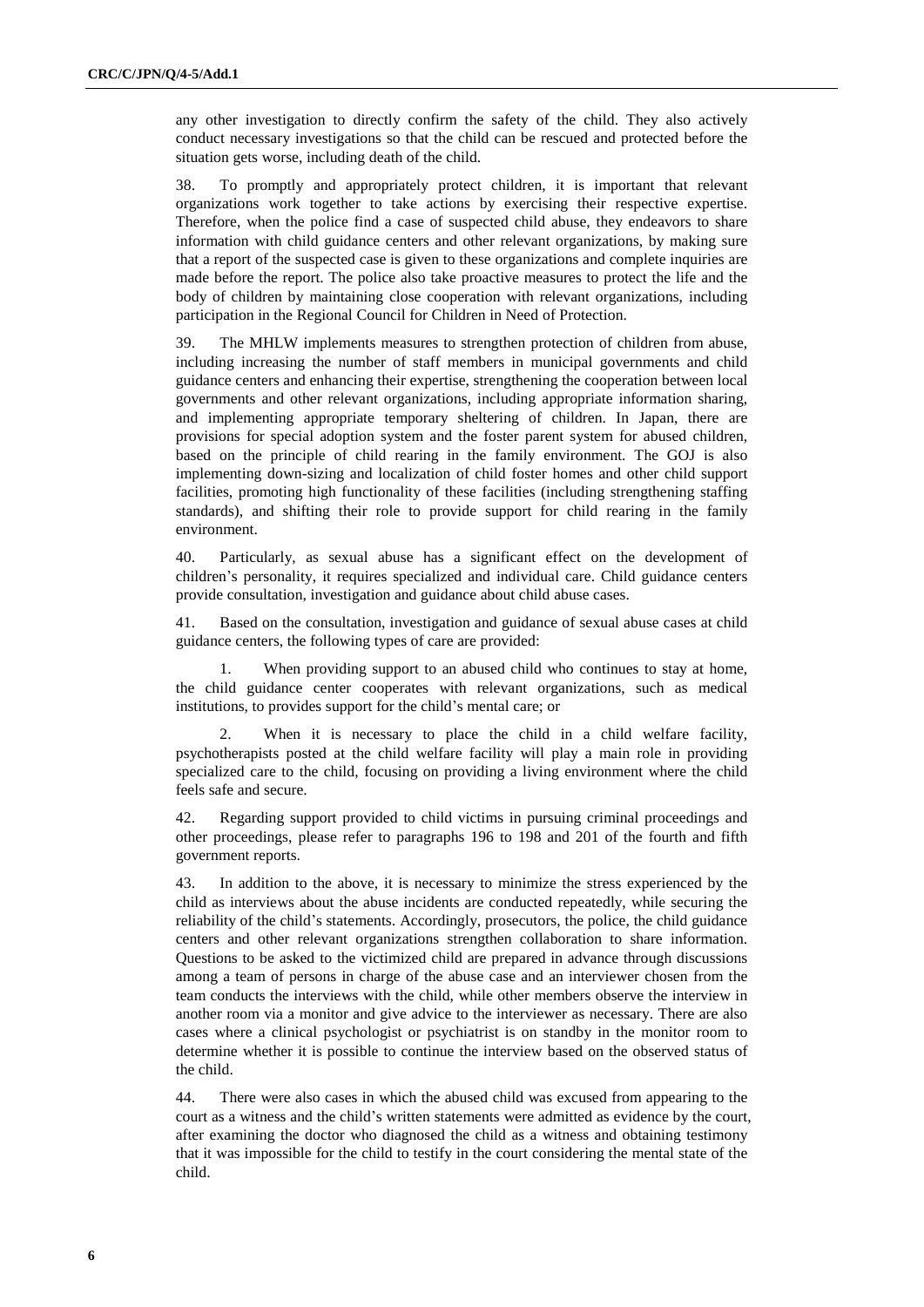# **Question 5.1**

#### **Concrete steps**

45. In Japan, Article 818 (1) of the Civil Code stipulates that "a child who has not attained the age of majority shall be subject to the parental authority of his/her parents" and Article 821 of the same Code stipulates that "residence of a child shall be determined by a person who exercises parental authority." Under these provisions, a child is obliged to live in a place designated by the parents. Furthermore, no third parties can separate a child from his/her parents unless there is a legal ground. It is guaranteed that a child will not be separated from his/her parents against the parents' will.

46. In Japan, the following actions falls under the cases "when competent authorities subject to judicial review determine ....... that such separation is necessary for the best interests of the child" as stipulated in Article 9.1 of the Convention on the Rights of the Child:

- As a measure for a child who has been abused by his/her parent (Article 28 of the Child Welfare Act), the relevant prefectural government shall place the child in the custody of a foster parent or entrusted guardian, or place the child in a child welfare facility (Article 27 (1) (iii) of the same Act);
- The family court shall/may; designate a person who has parental authority or who is responsible for taking care of the child in a case where the parents of a child divorced by agreement or by court settlement(Article 819 (1) and (2), and Article 766 (1) and (2) of the Civil Code); change the person who has parental authority (Article 819 (6) of the Civil Code); change the person who is responsible for taking care of the child (Article 766 (3) of the Civil Code); revoke parental authority (Article 834 of the Civil Code); and suspend parental authority (Article 834-2 (1) of the Civil Code).

47. When placing a child in the custody of a foster parent or entrusted guardian or into a child welfare facility against the will of his/her parents, relevant prefectural governments need to obtain approval from a family court in accordance with the Child Welfare Act. Proceedings for obtaining this approval are handled by a family court in accordance with the Domestic Relations Case Procedure Act. In these proceedings, the Domestic Relations Case Procedure Act stipulates that the family court shall listen to the statements of those who actually take care of the child, the person who has parental authority, the guardian of the minor, and the child who is at the age of 15 or older (Article 236 (1) of the Domestic Relations Case Procedure Act).

48. The designation or change of a person who has parental authority or is responsible for taking care of the child, and revocation or suspension of parental authority are decided by a family court in accordance with the provisions in the Civil Code and the Domestic Relations Case Procedure Act. In these proceedings, the Domestic Relations Case Procedure Act stipulates that any person who is not a party of the adjudication or conciliation may also participate in the relevant proceedings by obtaining permission from the family court if such person is directly affected by the adjudication or the agreement by the conciliation, or has qualifications to become a party of the adjudication or conciliation (Article 42 (2) and Article 258 (1) of the Domestic Relations Case Procedure Act). The Domestic Relations Case Procedure Act also stipulates that if the family court designates or changes the person who has parental authority or the person who is responsible for taking care of the child, or adjudicates the revocation or suspension of parental authority, for a child who is 15 years of age or older, the court must listen to the statement of that child (Article 152 (2) and Article 169 (1) and (2) of the Domestic Relations Case Procedure Act).

49. The Domestic Relations Case Procedure Act also stipulates that in the abovementioned proceedings for adjudication, the family court shall make efforts to understand the will of the child by interviewing the child, investigation by family court investigating officers and any other appropriate method, and take the child's will into account when adjudicating the case, according to the child's age and degree of development. (Article 65 of the Domestic Relations Case Procedure Act; the provision of the same Article applies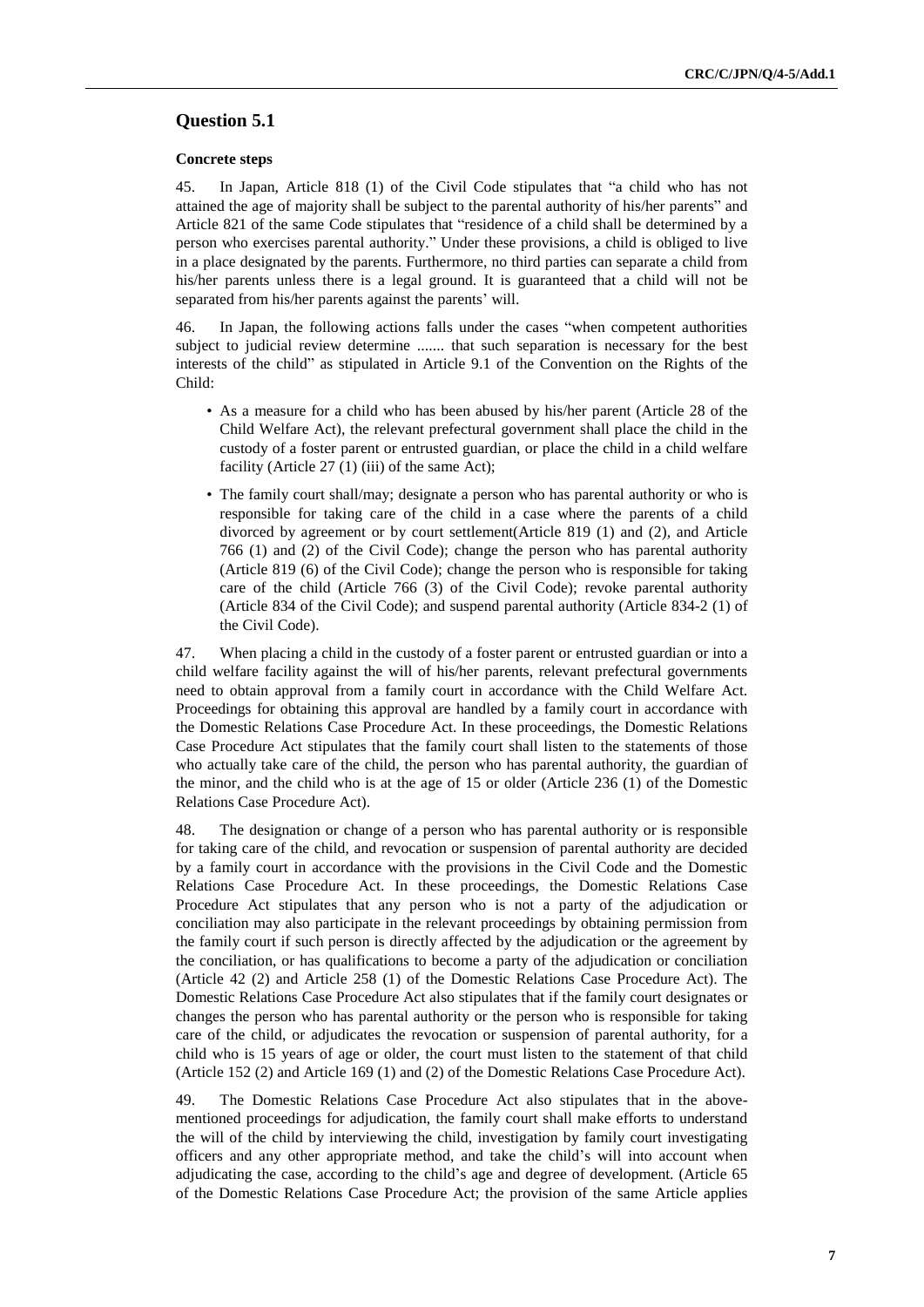mutatis mutandis to conciliation of domestic relations according to Article 258 (1) of the same Act). Therefore, considering the age of the child and the degree of his/her development, the family court shall also make efforts to understand the will of a child who is under 15 years old by interviews with the child and other appropriate method, and no child shall be precluded from expressing his/her opinions at his/her own will.

50. Whether temporary custody of a child by a child guidance center is necessary or not is determined based on the identified mental and physical condition of the child and the environment where the child is currently placed. The temporary custody guidelines clearly stipulate that efforts shall be made to obtain consent from the parents for the temporary custody of the child. In the latest data, during FY2016, there were 40,387 cases of temporary custody of children (including entrusted temporary custody and cancelled temporary custody). Out of these cases, 9,686 (about 24%) cases were done without parents' consent. Accordingly, more than 70% obtained consent from the parents.

51. It is important that children who cannot live with their parents because of abuse by the parents or any other reason be raised in the family environment as much as possible. The Child Welfare Act revised in 2016 legally stipulates this principle.

52. In August 2017, a panel of experts submitted a proposal to the GOJ concerning processes to materialize the principles of the revised Child Welfare Act. The proposal presented, among others, a target to achieve placement of infants younger than six years old in the custody of foster parents and similar environments in 75% of all cases within about seven years (or within about five years for infants younger than three years old).

53. Under these circumstances, to systematically promote placement of child-rearing to foster parents and similar environments, in July 2018, the MHLW asked all prefectural governments to formulate a plan that includes a numerical target for foster parents placement rate by the end of FY2019 (the same plan referred to in the answer to Question 1. (2) above).

54. The GOJ will take necessary supportive measures so that prefectures can steadily implement their plans. The GOJ will also carefully follow up and evaluate the progress of the increase in the foster parenting rate and the situations of the children placed in the custody of foster parents, and examine what support should be further provided and how.

# **Question 5.2**

### **The system for evaluation**

55. Temporary child custody facilities need to provide protection and high quality of support from children's standpoint. Accordingly, the GOJ believes that it is important for them to conduct self-evaluation and receive external evaluation on their operation.

56. The MHLW has implemented the following measures to promote third-party evaluation of the temporary custody of children by child guidance centers:

- In the FY2017 budgeting, the GOJ established a system to provide subsidies to qualified temporary child custody facilities through prefectural and other local governments. In this system, prefectural and other local governments appoint evaluators who have knowledge on child abuse and protection of children's rights, and temporary child protection facilities that received good evaluation by this evaluator on their operation are qualified to receive subsidies to be appropriated to their operating costs;
- By utilizing the Child and Child Care Support Research Project, the evaluation standards for third-party evaluation was created. In FY2018, a model of the thirdparty evaluation system will be implemented by using these standards.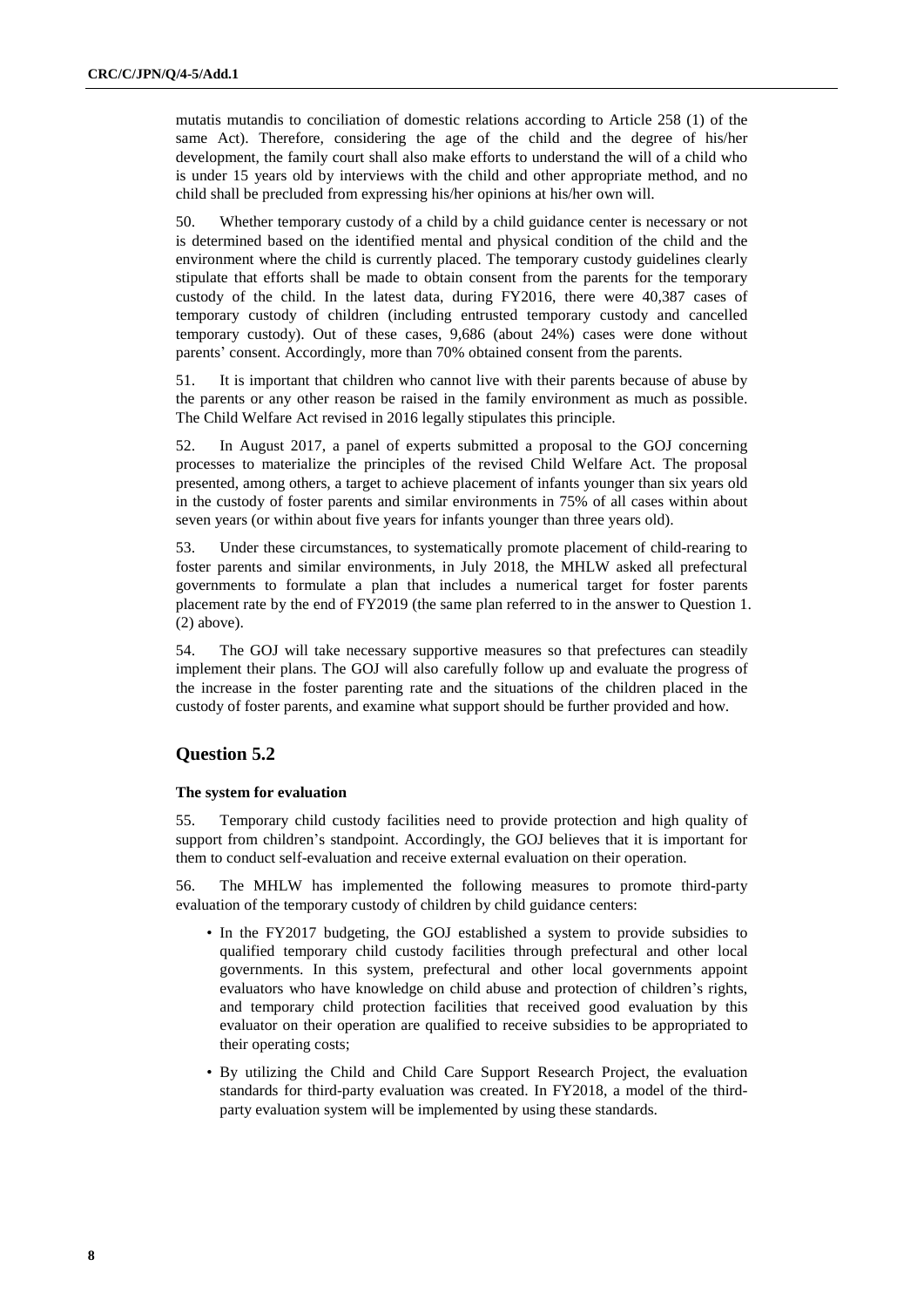# **Question 5.3**

### **Maintaining relations**

57. The Civil Code stipulates that divorcing parents shall agree on necessary matters concerning visits and other contacts between the child and the separating parent who will not take care of the child and that if such agreement has not been reached or cannot be made between the parents, the family court shall decide these matters (Article 766 (1) the first sentence and (2), and Article 771 of the Civil Code). The Code also stipulates that when determining these matters, the child's interests shall be considered with the highest priority (Article 766 (1) the second sentence and Article 771).

58. In the case where visits and other contacts were ruled by a conciliation or adjudication of domestic relations, the parties to such proceedings may use proceedings for securing performance by the family court (Article 289 (1) and (7) of the Domestic Relations Case Procedure Act).

59. In the case where specific dates and other conditions for visits and other contact were ruled by a conciliation or adjudication of domestic relations, the party to that ruling may use the system of indirect compulsory execution as part of compulsory execution. This is a process to impose penalty money (indirect compulsory execution) on the party who has not performed the ruled obligation within a given period of time, aiming to give the obligor psychological pressure and urge voluntary visits and other contacts with the child.

60. At the Child Raising Support Consultation Center, which is a project consigned by the GOJ, staff members provide consultation on arrangements for parent-child visits and other contact after divorce. Local governments also provide assistance, such as coordination for parent-child visits and other contact and an observer's attendance to such visit or contact.

61. If the child is acknowledged as the subject for the GOJ's assistance in visitation or contacts under the Act for Implementation of the Convention on the Civil Aspects of International Child Abduction ("Act for Implementation of the Hague Convention"), the GOJ provides support to the child and parents in various forms, including promoting discussions between parties through the Alternative Dispute Resolution (ADR), and encouraging visits and contacts thorough visitation or contacts supporting institutions.

# **Question 6.1**

#### **Inclusive education and "Special need education"**

62. "Special needs education", defined under the School Education Act revised in 2007, is implemented at all schools where children who need special support attend, including not only children with disabilities subject to "special education" but also students with developmental disabilities.

63. In 2013, as a part of the revision of the Order for Enforcement of the School Education Act, the principle that children with certain degrees of disabilities enroll in schools for special needs education was changed. Under the revised system, guidance for school enrollment is conducted from a comprehensive viewpoint based on the conditions of the disability and the educational needs of the individual child, opinions of the child and the parents, opinions of experts from specialized viewpoint such as pedagogy, medicine, and psychology, and the conditions of the school and the community.

64. Through these efforts, to realize the philosophy of "inclusive education system" based on the Convention on the Rights of Persons with Disabilities, the GOJ has created environments where both children with and without disabilities can learn together as much as practicable. Also, to support independence and social involvement of children with disabilities, the GOJ has established various types of schools and learning styles to provide education that best fits the needs of individual children and to ensure continuity of their learning opportunities, including regular school classes, special support service in resource rooms, classes for special needs education, and schools for special needs education.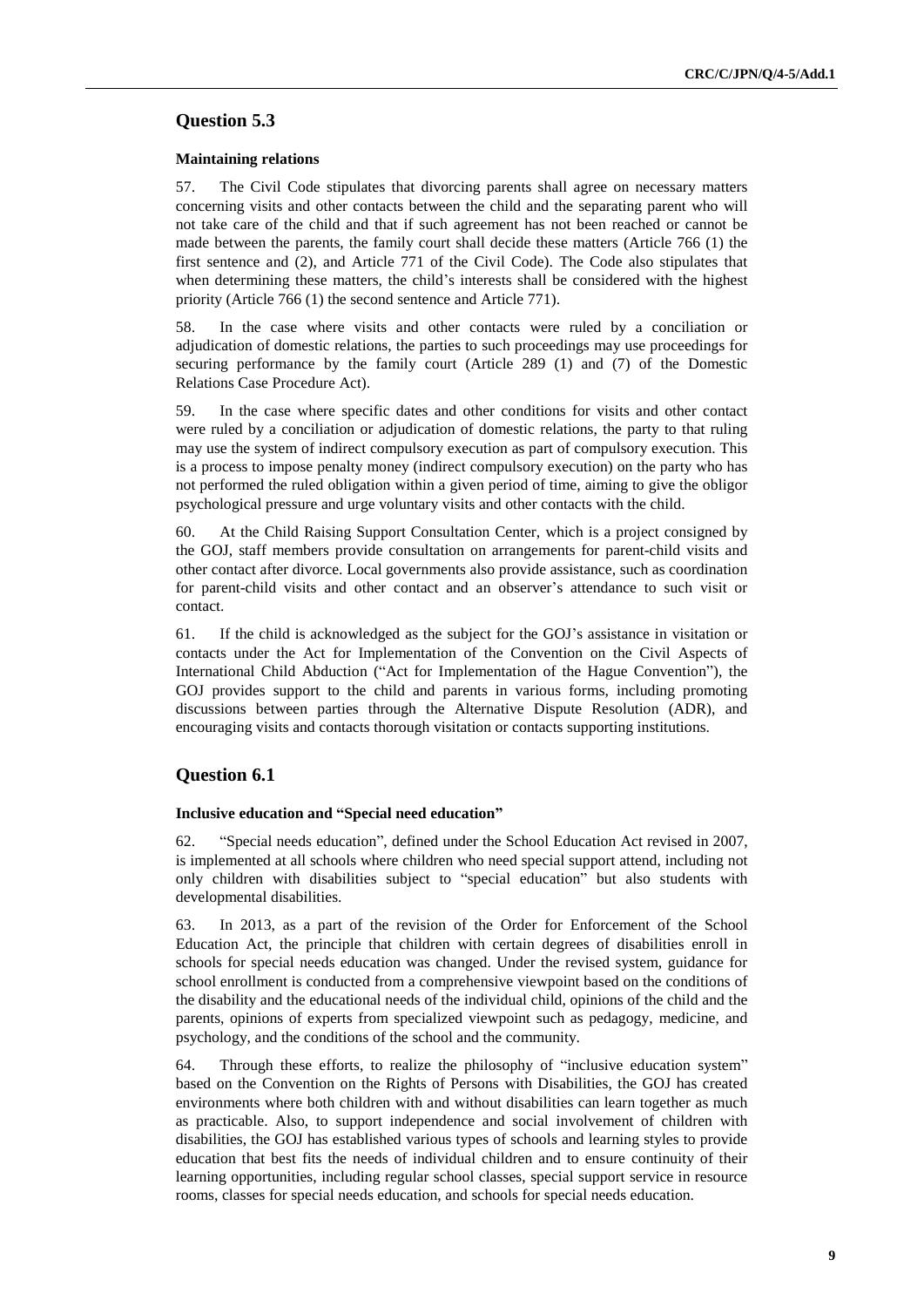# **Question 6.2**

### **Afterschool day care**

65. While the reference to "privatization and deregulation of afterschool day care service" in the question remains unclear, as a child special care and training service that private business operators can provide to children with disabilities under the Child Welfare Act, private business operators provide day care service and necessary support to schooling children with disabilities in after-school hours or on school holidays. For after-school day services, the relevant ministerial ordinance on standards stipulates standards for facilities and personnel. In 2017, the standards for the placement of specialists were strengthened, including the revision of the standards for posting workers having experience in supporting children with disabilities.

# **Question 7.1**

### **Babies with low birth weight**

66. The rate of babies with low birth weight in Japan is over 9%, which is higher than those in developed countries.

67. The following factors have been reported as major causes for increase in babies with low birth weight: advances in medicine (increase in the percentage of immature births), multiple pregnancy, mother's thinness before pregnancy, control of weight gain during pregnancy, and smoking.

68. The MHLW has made unified efforts to promote "Healthy Parents and Children 21 (Second Stage)", which is a national campaign for maternal and child health. This campaign sets health indicators and implements programs to achieve these indicators, including "the percentage of babies with low birth weight in all births" and "decrease in pregnant women's smoking rate."

69. For example, to inform about desirable weight gain during pregnancy, the MHLW conducts awareness-raising activities by creating the "Dietary Guide for Pregnant Women" pamphlet. To reduce smoking during pregnancy, it also creates and distributes educational materials on the effect of smoking.

70. The Maternal and Child Health Handbook, which is issued to a pregnant woman by the municipal government, is also utilized to raise the awareness about the harmful effects of smoking and desired weight gain during pregnancy.

# **Question 7.2**

#### **Children exposed to radiation**

71. In accordance with the Nuclear Accident Victimized Children Support Act, the Reconstruction Agency has compiled support plans in medical care and other fields. Relevant ministries and agencies are implementing these plans.

72. To ensure medium to long-term health management for Fukushima citizens, the GOJ contributes subsidies to the "Fukushima Citizen Health Management Fund" established by Fukushima Prefecture in FY 2011. Fukushima Prefecture is conducting prefectural health research projects utilizing this fund. Specifically, these research projects include the basic research based on the behavioural research to grasp external exposure dose of all citizens in Fukushima Prefecture; thyroid test for all citizens who were generally 18 years old or younger at the time of the nuclear accident (approximately 380,000 people including children born in the period from the start of full-scale test to April 1, 2012); health check-up; and research on mental health and lifestyle of citizens who lived in the evacuation area at the time of the accident.

73. In the Comprehensive Support Projects for Health and Life of Afflicted Children, the GOJ provides support to afflicted children, including the "Visit to Check Children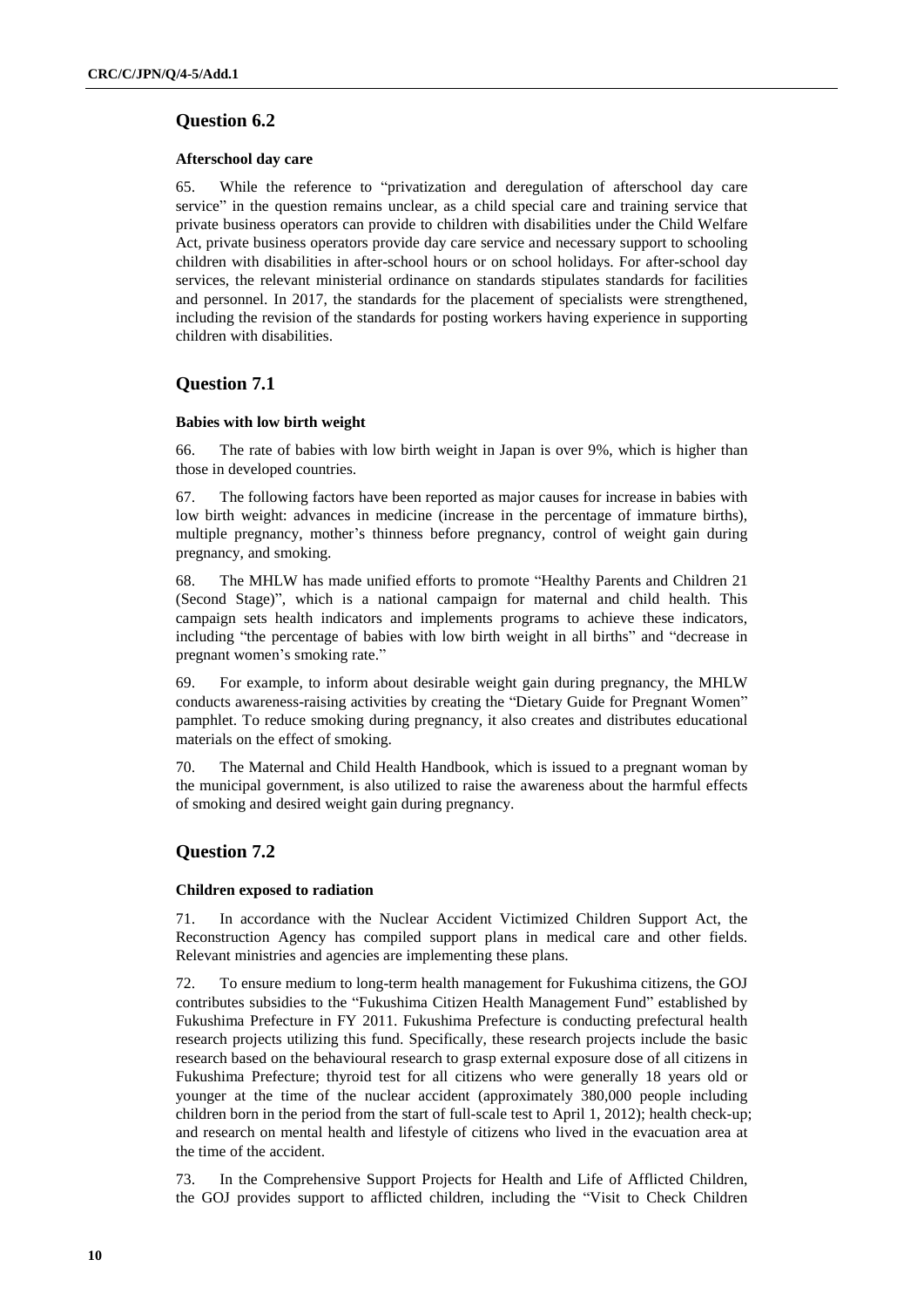Health" that provides counselling on physical and mental health by visiting children who have been evacuating in temporary housing for a long period or children who returned home after a long period of evacuation.

# **Question 8**

74. Climate change has effect on various fields including health and food. It is an urgent issue to be addressed by the international community as a whole. It is the responsibility for us who live in the current time to hand over the beautiful planet to the next generation. To achieve this, The GOJ is of the view that we must steadily take actions to address the climate change issues. As a party to the Paris Agreement, the GOJ places great emphasis on the steady implementation of the Agreement. To achieve the goal of keeping a global temperature rise this century below 2 degrees Celsius, it is necessary to take actions to achieve significant reduction of greenhouse gas emissions in Japan. To achieve the midterm target of 26% reduction in FY2030, the GOJ is working on thorough energy saving and maximum use of renewable energy based on the Plan for Global Warming Countermeasures. The GOJ is also considering the formulation of a long-term strategy for 2050.

75. In the area of climate change, the GOJ has actively promoted dissemination of lowcarbon technologies in developing countries based on its technology and experience, through bilateral crediting system (the Joint Crediting Mechanism, JCM) and other programs. Last year, at the 23rd session of the Conference of the Parties to the United Nations Framework Convention on Climate Change (COP23), the GOJ announced the "Assistance Initiatives to Address Climate Change 2017" incorporating these measures. Through these support activities for climate mitigation, the GOJ plans to contribute to the protection and promotion of children's rights in Japan and abroad, especially concerning health, food, and adequate living standards.

# **Question 9**

76. Regarding measures against child poverty, the GOJ implements comprehensive measures, such as educational support for children, support of living, support for employment, and financial support, under the Act on Promotion of Policy on Poverty among Children (passed in June 2013) and the "General Principles of Policy on Poverty among Children" (approved by the Cabinet in August 2014).

77. While considering changes in the employment system, the GOJ is working to raise the minimum wage, to improve the treatment of non-regular workers, and to support the employment of single parents in an especially severe economic situation. The GOJ is planning to take necessary measures while watching closely various indices, including the poverty rate of children.

78. Regarding social transfers, the addition to the single-parent childcare allowance for multiple children was increased in 2016. In 2018, the income limit for the allowance was raised to expand the support to single-parent households.

79. The child poverty rate generally showed gradual increase until 2012 for a long-term span. As the economic situation improved since 2012, including significant improvement in employment, the child poverty rate decreased 2.4 points to 13.9% in 2015 from 16.3% in 2012.

80. A child allowance is provided to child-raising persons with the aims to reduce burdens on household budget of child-raising families, contribute to stable living of childraising families, and promote healthy growth of children who will play main social roles in the future.

81. As support for education, in accordance with the provisions of the Constitution of Japan, tuition fees for compulsory education at public elementary and lower secondary schools are free. Regarding early childhood education, from October 2019, fee for kindergartens, day care centers and integrated centers for early childhood education and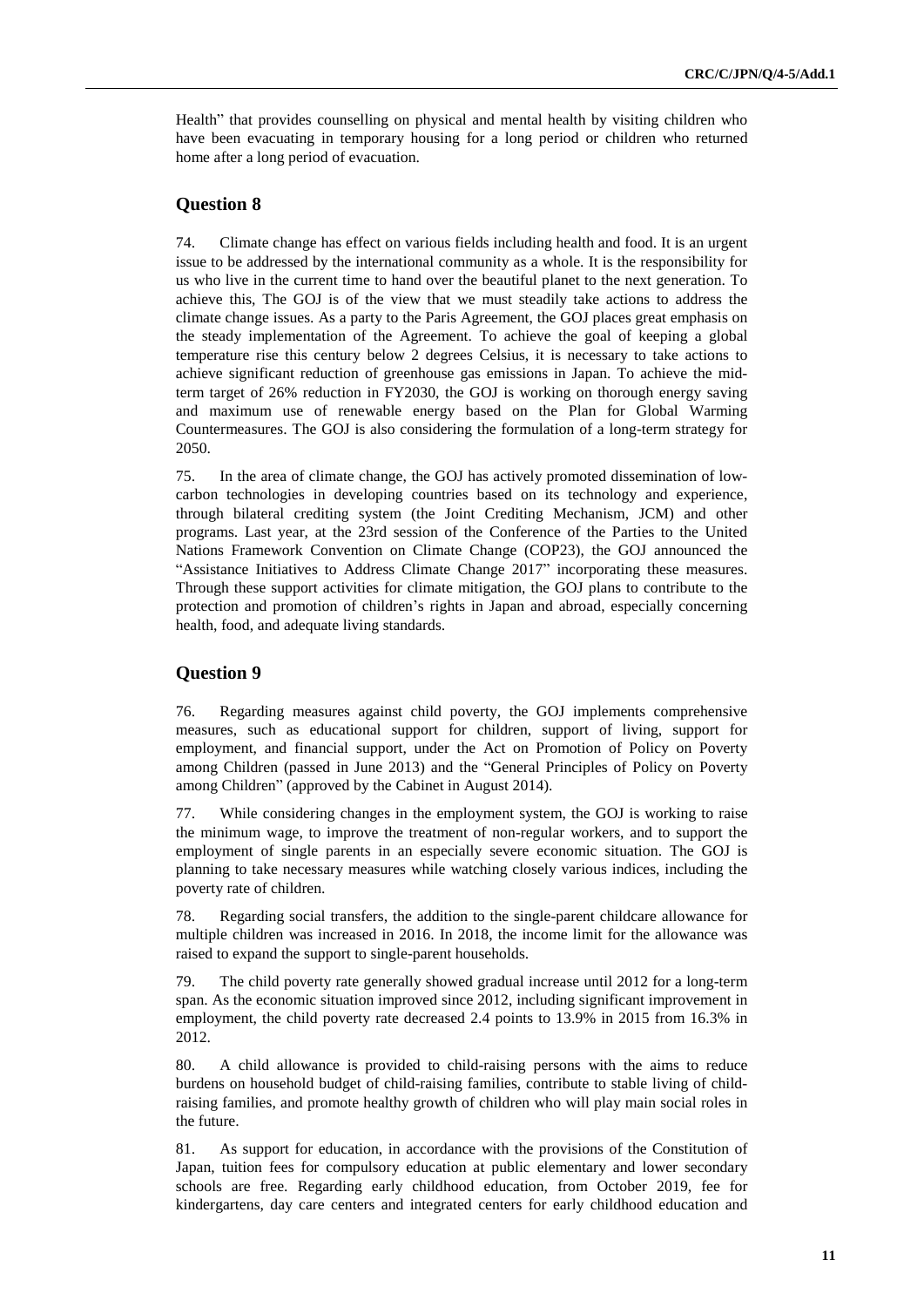care will become free for all children from 3 to 5 years old. In addition to these measures, the GOJ provides students with an allowance equal to tuition fees of public upper secondary school except for high income households. To further reduce the burden of educational expenses, there are financial support systems for elementary and lower secondary school students with financial difficulty to be provided an allowance for school supplies and school lunch and for upper secondary school students with low-income households to be provided an allowance for textbooks and other teaching materials. For higher education, in April 2017, a new benefit-type scholarship for low-income households was established. Also, the eligibility for the interest-free scholarship was expanded. By these measures, the GOJ strives to provide continuous support from infant education to higher education.

82. Furthermore, to implement comprehensive poverty alleviation measures for children by using schools as platforms, the Ministry of Education, Culture, Sports, Science and Technology (MEXT) has established a system to allocate "school social workers" who are welfare experts, planning to complete the allocating in all lower secondary school districts (approximately 10,000 social workers) by FY2019. In addition, to encourage utilization of local educational resources, the MEXT is strengthening support for learning support provided by people in the community.

# **Question 10.1**

#### **Early childhood care facilities**

83. The MHLW conducts and secures a budget for the "postnatal care service" in which midwives and other maternal care professionals provide mental and physical care for mothers and babies immediately after discharge from the hospital. Specifically, the following types of care services are provided based on local needs and the conditions of social resources: Accommodation type service by utilizing unoccupied beds in hospitals, birth centers and other care facilities; day service that provides supports to individual mothers and babies or a group of mothers and babies who visited the care facilities during the day time; and an outreach service to visit the user's home to provide support services.

84. In accordance with the Children and Child Rearing Support Act newly established in 2012, by utilizing the budget of 0.7 trillion yen secured from the consumption tax rise, the GOJ has implemented comprehensive support programs for school education and childcare in early childhood and for children and childcare in local communities, in order to improve the quality and expand the quantity of childcare.

85. Based on the "Plan for Early Achievement of Zero Childcare Waiting List" formulated in April 2013, measures to add or expand the capacity of childcare facilities have been implemented to accept additional 535,000 children in five years (capacity: approx. 240.9 million children in 2013  $\rightarrow$  approx. 294.4 million children in 2018). In addition, according to the "Childcare Plan for Ease of Mind of Working Parents" announced by the MHLW in June 2017, assuming that the rate of working women will rise to 80%, it is planned to expand the capacity of childcare facilities by 320,000 children by the end of FY2020.

86. To improve the quality of childcare, the GOJ sets minimum standards for facilities and operations of childcare facilities that define the standard of living necessary for the physical, mental and social development of children based on the Child Welfare Act. In addition, to improve the special skills of childcare personnel, the "Career Improvement Training for Nursery Teachers and Other Childcare Givers" program was established in FY2017. The program are divided into specific courses in accordance with job functions of childcare givers, such as infant care, care for children with disabilities, and support for parents and childcare. Furthermore, in May 2018, the "Committee to Examine and Improve Quality of Childcare at Nursery Schools" was established to discuss concrete measures for ensuring and improving childcare quality. Wages for nursery teachers were also increased. The average wage of nursery teachers in 2013 was about 3.1 million yen. It was increased by about 11% to about 3.42 million yen in 2017.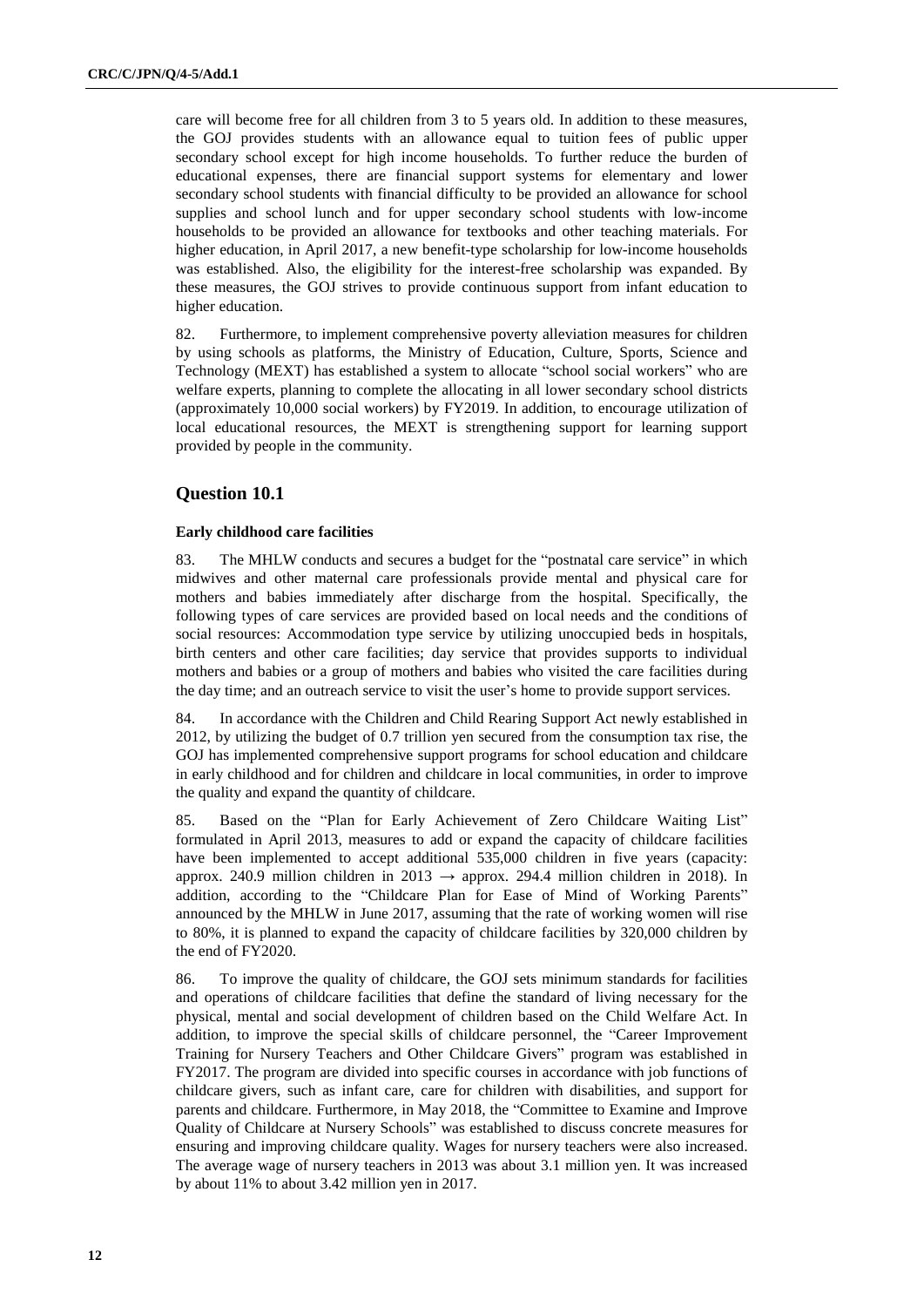87. For children with disabilities, based on the Child Welfare Act, the following programs are provided to support attendance and institutionalization of children with disabilities in nursery schools and other care facilities:

- 1. Support for development of children:
	- For preschool children with disabilities who need to receive care in a group environment or individual care for the benefit of their development, guidance on basic body movements in daily life, teaching of knowledge and skills, adaptive training for group life, and other necessary support measures are provided;
- 2. Medical support for development of children:
	- For children with physical disabilities for whom functional training such as physical therapy or support under medical control is needed, guidance on basic body movements in daily life, teaching of knowledge and skills, adaptive training for group life, and other necessary support and medical treatment are provided;
- 3. Home care support for development of children:
	- For children with severe disabilities, such as severe physical and mental disabilities, for whom it is very difficult to visit care facilities to receive support for their physical or mental development, experts visit their home to give guidance on basic body movement in daily life, teaching of knowledge and skills, and other necessary support;
- 4. Expert visit to childcare or educational facilities for support:
	- For children with disabilities who attend nursery schools, kindergartens, elementary schools, schools for special needs education, authorized childcare centers and other facilities where children receive group care or education, if it is determined that such children need experts' visit to these facilities to provide specialized support, experts visit these facilities to provide these children with specialized support and other necessary support to adapt to the group environment where they receive care or education with other children;
- 5. Resident-type welfare facilities for children with disabilities:
	- Care, guidance in daily life and teaching of knowledge and skills are provided to children with disabilities who live in resident-type facilities for children with disabilities;
- 6. Resident-type medical facilities for children with disabilities:
	- Care, guidance in daily life, teaching of knowledge and skills, and medical care are provided to children with disabilities who live in resident-type facilities for children with disabilities or designated medical institutions.

88. The MEXT establishes laws and regulations that stipulate Standards for Establishment of Kindergartens and its National Curriculum Standards for Kindergartens applicable to all kindergartens in Japan. Facilities and quality of education and care in kindergartens are guaranteed by the Standards for Establishment of Kindergartens, which stipulate facilities, organizations, and other matters related to the establishment of a kindergarten, and the National Curriculum Standards for Kindergartens, which stipulates fundamental idea, contents and pedagogy in kindergartens.

89. In March 2017, to further improve the quality, the National Curriculum Standards for Kindergartens was revised to clarify the competencies to foster in kindergarten education and to add contents regarding the promotion of smooth transition between kindergartens and elementary schools.

90. In addition, the GOJ also provides support for recruiting teachers and staff members, and support for building system for promotion of early childhood education in local governments.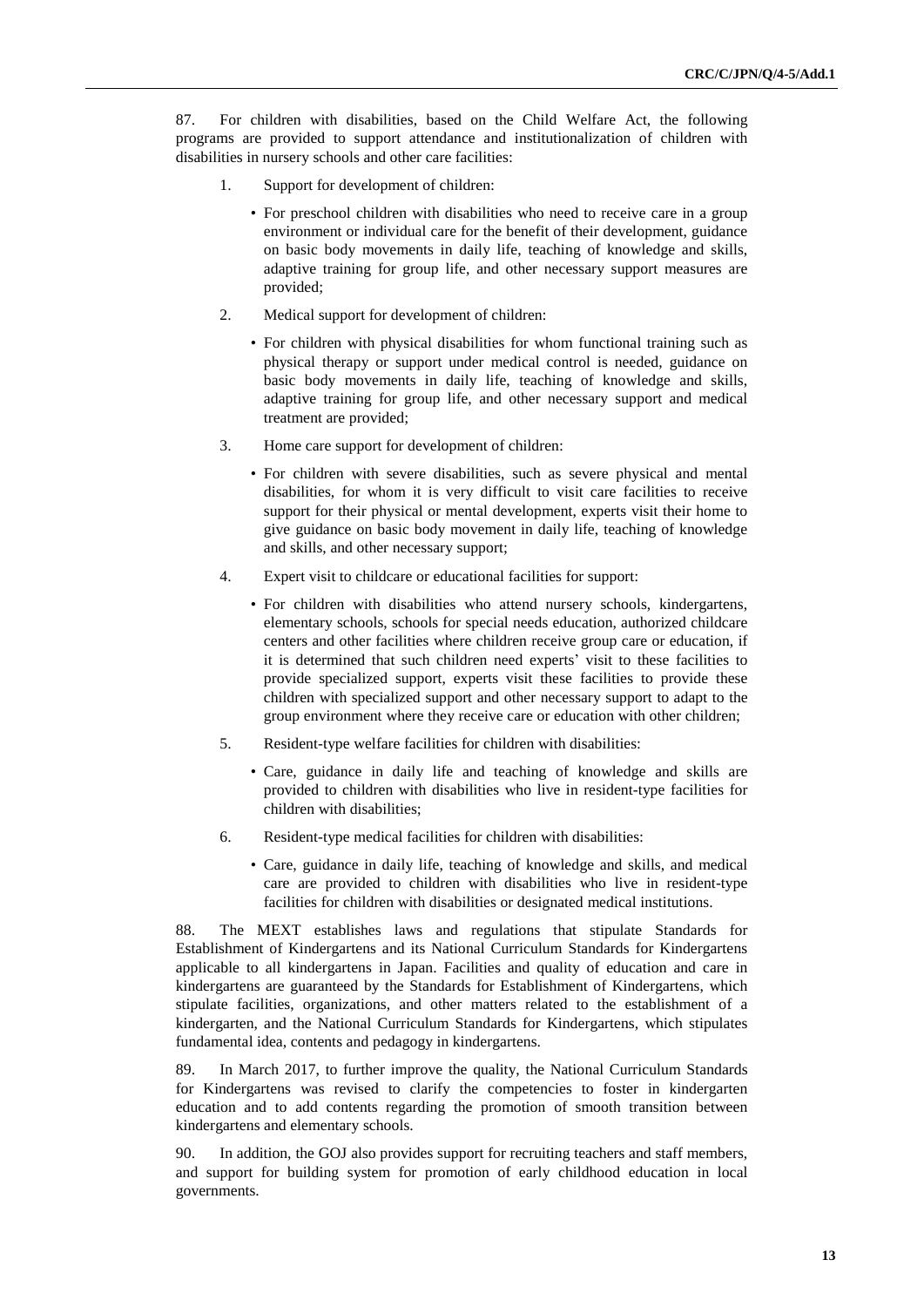# **Question 10.2**

### **Bullying**

91. In September 2013, Act for the Promotion of Measures to Prevent Bullying was enforced. The MEXT announced basic policies that schools and boards of education should follow to prevent bullying at school and find and solve them at an early stage. The MEXT also requested local governments to establish basic policies for the prevention of bullying at schools.

92. Bullying can happen to any child, and any child can become an assailant or a victim. Based on this recognition, to prevent bullying at schools, the MEXT promotes providing moral education and human rights education throughout school activities to foster attitudes and abilities of children to prevent bullying.

93. To enable early detection of bullying, measures to encourage children to report bullying have been implemented, including periodical questionnaire surveys at school and informing children about the telephone number for bullying consultation. The GOJ is also working to increase the allocation of school counsellors and school social workers to create an environment where children can easily consult on their problems, including bullying.

(Reference) 2017: The GOJ set a budget for allocating school counsellors at almost all public elementary and lower secondary schools (26,000 schools) and 5,000 school social workers.

94. In addition, because many young people use SNS as a communication tool recently, in 2018 the GOJ started to provide support to local governments that establish the consultation systems utilizing SNS and other tools for child consultation services regarding bullying and other problems.

95. As for admission to upper secondary schools, diverse methods of admission screening are now offered to children so that they can choose upper secondary schools that fit their individuality. For example, upper secondary schools that accept children who could not sufficiently develop their ability during lower secondary school due to non-attendance at school or any other reason have been established.

(Reference) In 1997, the MEXT sent a notice to each local government regarding the improvement of admission screening method for upper secondary schools. The MEXT also conducts a meeting for the school admission improvement each year by calling persons in charge of school admission screening from around the country.

96. Various methods of admission screening are adopted by individual municipalities. As of 2017, all municipalities use interviews for all or part of examinees. About 50% of all municipalities adopt essay writing as a part of upper secondary school admission screening. Approximately 13% of public upper secondary schools use screening methods that do not use achievement-tests or school records.

97. In FY2021, after 30 years from the previous major reform, the MEXT will implement a new university admission screening system to further advance the shift to admission screening that comprehensively evaluates the student's various academic abilities from multiple aspects.

(Reference) Notice relating to revision of fiscal 2021 overview of implementation guidelines for selection of university entrants.

# **Question 11**

### **Detention**

98. Applicants for refugee recognition (including children) who stay in Japan lawfully at the time they submit application for refugee recognition will not be detained. (Approximately 96% of the applicants in the first half of 2018 were lawful residents).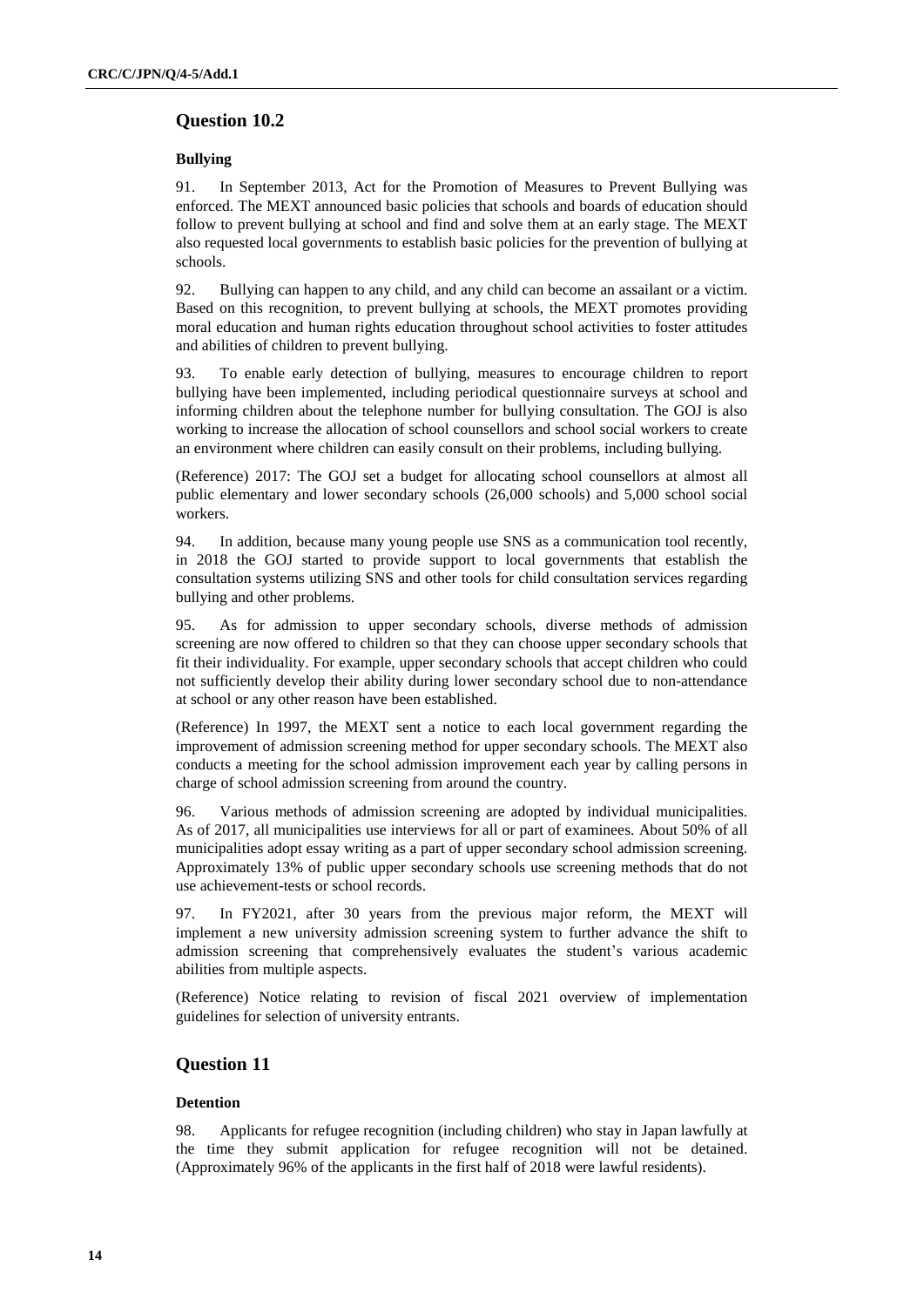99. If applicants for refugee recognition, including children, who do not have a status of residence apply for refugee recognition, they will be granted permission to stay temporarily and will not be detained except for certain cases having due reasons for detention such as a case where there is a risk of escape.

100. When processing deportation procedure of any children, not limiting to those applying for refugee recognition, investigation is generally conducted while they remain at home with their nursing parents without detaining them.

101. If it is necessary to detain a child for an unavoidable reason, a measure to make it the shortest is taken from the viewpoint of humanitarian consideration, such as by permitting provisional release on the day of detention.

102. In a case where such measures cannot be taken, an effort is made to minimize the detention days for children, for example, by priority processing deportation procedure or application for refugee recognition for the children over other cases.

#### **Separation from parents**

103. If the above-mentioned measures described in the paras. 97–99 cannot be taken under special circumstances when children and their parents need to be detained, the children and their parents are placed in the same room or any other appropriate arrangement is made to the extent possible for the operation of the facility.

104. If a child cannot be placed in the same room with the parents due to the conditions of the facility or for any other reasons, appropriate allocation of rooms is considered to minimize the influence of other adult inmates. Also, children are provided opportunities to meet their parents during the detention.

#### **Child guidance centers and child and family support centers**

105. Municipal governments provide ongoing support for the welfare of children at places where children have easy access, including receiving direct inquiries and consultation from children. At child guidance centers operated by prefectural governments, they provide support that requires specialized knowledge and skills.

106. Child and family support centers operated by prefectural governments also provide consultation and other necessary support related to children's welfare. For children who do not need to be placed in a detention facility but need protection and continuous guidance, they also provide guidance to the children and their families, at the request of child guidance centers.

107. Child guidance centers receive inquiries and consultation directly from children and also make arrangement for temporary custody or formal placement of children to appropriate facilities as necessary.

#### **Livelihood assistance allowance for applicants for recognition as Convention refugees**

108. For asylum-seeking refugees under the Convention Relating to the Status of Refugees (including children) who are in financial difficulty, the Refugee Assistance Headquarters of the Foundation for the Welfare and Education of the Asian People provides a livelihood assistance allowance, based on entrustment from the GOJ. In accordance with the decision made by the Committee for Coordination of Treatment of Refugees under Cabinet Secretariat in August 2002, the GOJ established new policies for treatment of refugees, including support for settlement of refugees under the Refugee Convention. Based on these policies, the GOJ has established a new framework for programs to support settlement of refugees under the Refugee Convention (including children), such as Japanese language education, vocational training, living aids, provision of the settlement allowance, and financial support for education and training on top of support provided to other foreign residents.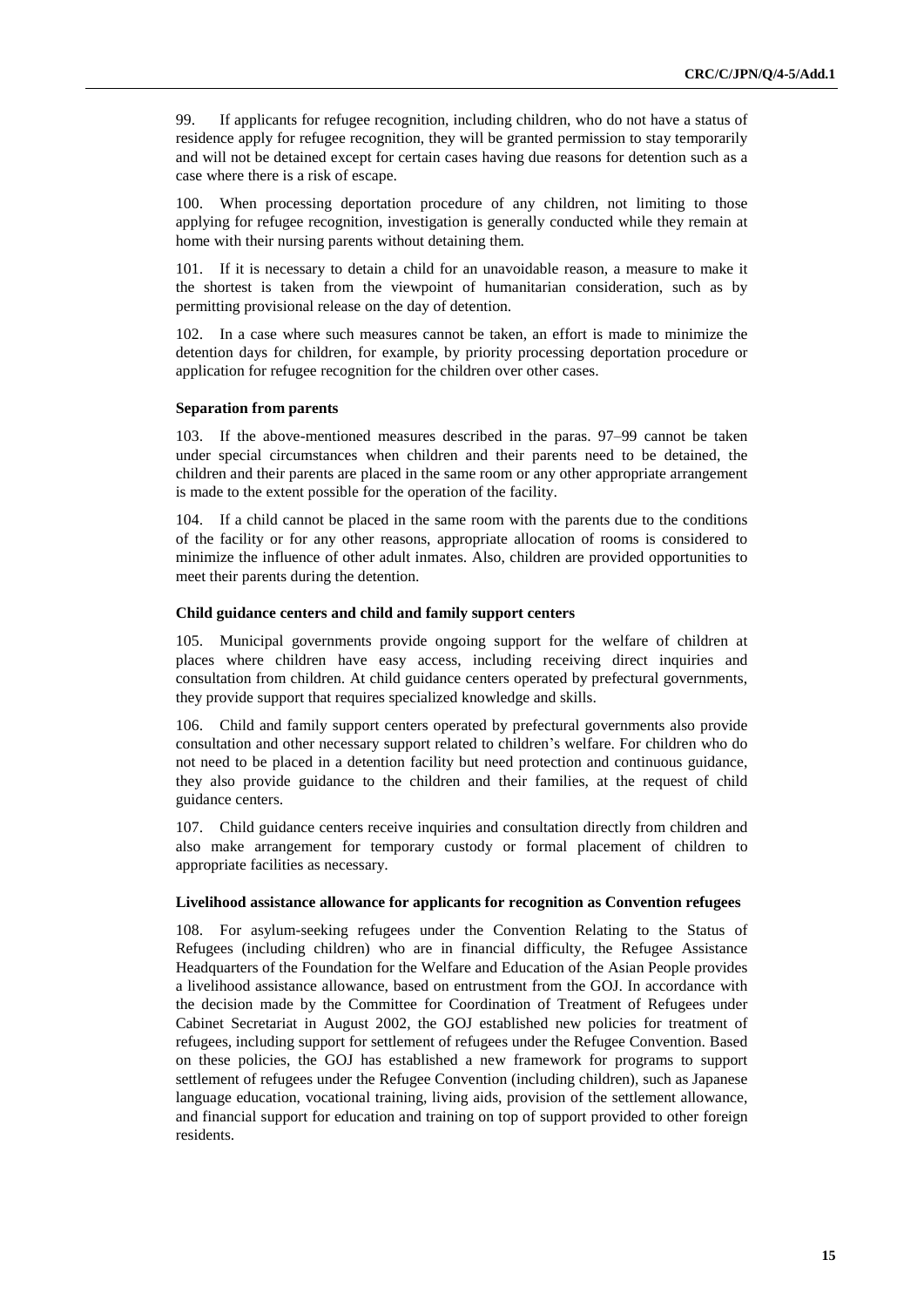# **Question 12**

### **Concrete steps to guarantee the full implementation of the Convention in the juvenile justice system**

109. Please refer to annex Ⅰ.

### **Reintegration and psychosocial support and services that are available to children in conflict with the law, child victims and child witnesses**

110. Regarding support provided to children in conflict with law, please refer to paragraph 43 of the fourth and fifth government reports and paragraphs 71 and 72 of Attached Document 2 of the same reports. Regarding vocational guidance at juvenile training schools explained in paragraph 72, of 2,475 juveniles discharged from the institutions in 2017, 1,158 juveniles have acquired qualifications or licenses related to vocational guidance at the institutions. For educational guidance, 134 inmates were granted the certificate of graduation or completion of lower secondary school in 2017.

111. In juvenile training schools, they provide various kinds of life guidance to improve life skills of inmates and also provide consultation, advice and support to individual inmates. In addition, with the cooperation of schools, hospitals, and private volunteers, they are promoting rehabilitation of inmates. Volunteers from the private sector include voluntary visitors, religious counsellors, members of the Japan Women's Association for Rehabilitation Aid, members of BBS (Big Brothers and Sisters Movement) and many others. Voluntary visitors provide consultation, advice, mentoring guidance, etc. on inmates' mental distress.

112. For juveniles who will have difficulty in living an independent life after discharge, juvenile training schools provide support for social reintegration in collaboration with probation offices, while respecting the will of the juveniles. Such support includes securing appropriate place of residence; support for receiving medical treatment and care; support for admission or return to school after the discharge; and support for finding employment.

113. Regarding support provided to child victims and child witnesses, please refer to paragraphs 196 to 198 of the fourth and fifth government reports. In addition to measures explained in these paragraphs referred above, as explained in the answer to Question 4 (2), measures are taken to avoid repeated interviews of victimized children about the incidents.

### **Information on any measures taken to eradicate the preventive detention of children**

114. Based on our understanding that "preventive detention" refers to detention of an individual with the direct objective to protect society from potential dangers caused by that individual, there is no such system in Japan.

#### **Research into the root causes of juvenile delinquency and preventive measures taken**

115. The MOJ has analyzed the crimes committed by juveniles who were discharged from juvenile training schools and the causes and characteristics of their crimes. The MOJ has also surveyed the attitudes of juvenile delinquents and young offenders and analyzed the characteristics of their self-awareness, moral awareness, etc. The results of these analyses were published in the White Paper on Crime 2011. In addition, The MOJ has conducted research titled "Research on Juvenile Delinquents and Their Guardians" and "Research on Desistance among Juvenile Training School Parolees", contributing to facilitation of the social reintegration support for juvenile delinquents.

116. Based on the Re-offending Prevention Act promulgated and enforced in December 2016, for comprehensive and systematic promotion of measures to prevent re-offending, the Cabinet approved the "Re-offending Prevention Promotion Plan" in December 2017. This Plan has five basic policies and incorporates 115 concrete measures for seven priority issues under these policies.

117. In accordance with this Plan, studies on root causes of juvenile delinquency will be conducted, including examination of the recommitted crimes, verification of effectiveness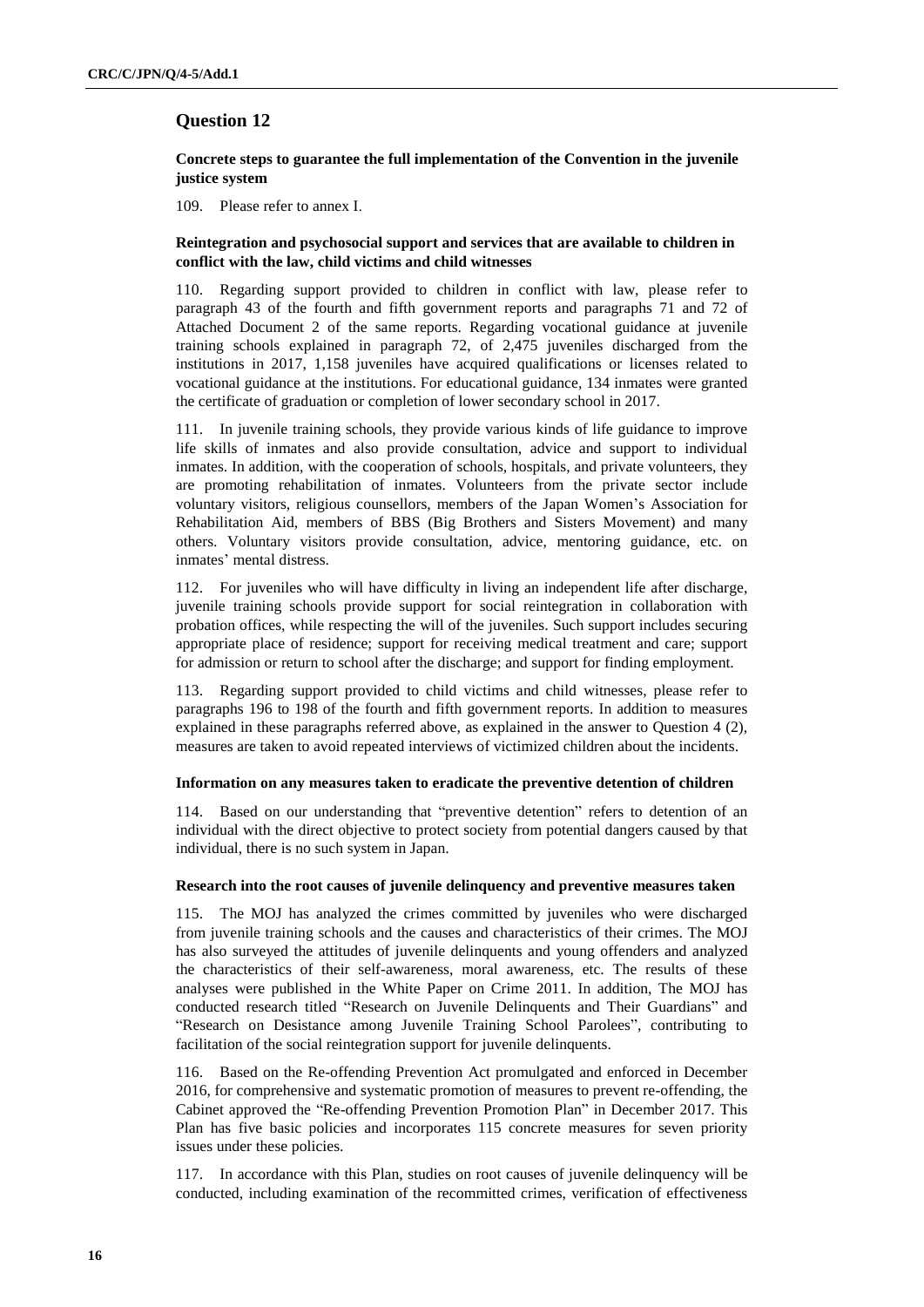of guidance, and examination of effective treatment of delinquent juveniles. Measures to prevent juvenile delinquency will be also implemented, including prevention of delinquency of schooling children, prevention of interruption of school education by delinquent acts, support for relearning at school and in the community, and improvement of guidance focusing on pliability of children and young people.

#### **Support for child victims**

118. The police provide continuous counseling and support to children victimized by crime, mainly through juvenile guidance officers posted at juvenile support centers established at the police headquarters. In addition, university researchers, psychiatrists, clinical psychotherapists and other experts are appointed as juvenile counseling advisors from whom officers who support victimized children can receive professional advice.

### **Measures to prevent juvenile delinquency**

119. The police in each prefecture has established a juvenile support center, where mainly juvenile guidance officers are implementing measures to prevent juvenile delinquency. The police also implement programs to create society that do not generate delinquent juveniles, in order to improve the moral of juveniles and strengthen their bond with society.

### *Major programs*

- 1. Juvenile counselling:
	- Officers and staff members who have special knowledge receive consultation and give guidance and advice on worries and troubles of juveniles and parents by interview, telephone and other means;
- 2. Street guidance activities:
	- The police work with juvenile police volunteers and others to implement street guidance activities in downtown areas and parks where juveniles gather, and give guidance and advice to juvenile who are making indecent behaviors, such as smoking or loitering during night time;
- 3. Continuous guidance and activities to support rehabilitation of delinquent iuveniles:
	- For juveniles with whom the police engaged through counseling or street patrols, at the request of these juveniles or parents, the police provide continuous correctional guidance and advice. In addition, the police actively contact with juveniles who have problems and are likely to become delinquent and their parents, and continuously talk with them. The police also prevent their return to delinquency and support their rehabilitation by encouraging them to participate in experiential activities and providing support for learning in school or finding employment;
- 4. Public relations and educational activities:
	- The police implement lectures on delinquency prevention, drug abuse prevention and other subjects at school, disseminates information on regional delinquency situation and factors that lead to juvenile delinquency, and promote understanding of juvenile police activities.

120. The child guidance centers provide consultation about children with problematic behavior and children who have offended law. As necessary, they also provide advice and guidance such as psychological diagnosis and counseling, and make arrangement for temporary custody and admission to appropriate facilities.

121. Children who are likely to conduct delinquent acts are placed into or made to attend children's self-reliance support facilities, which provide them with necessary guidance according to the circumstances of individual children and support their self-reliance.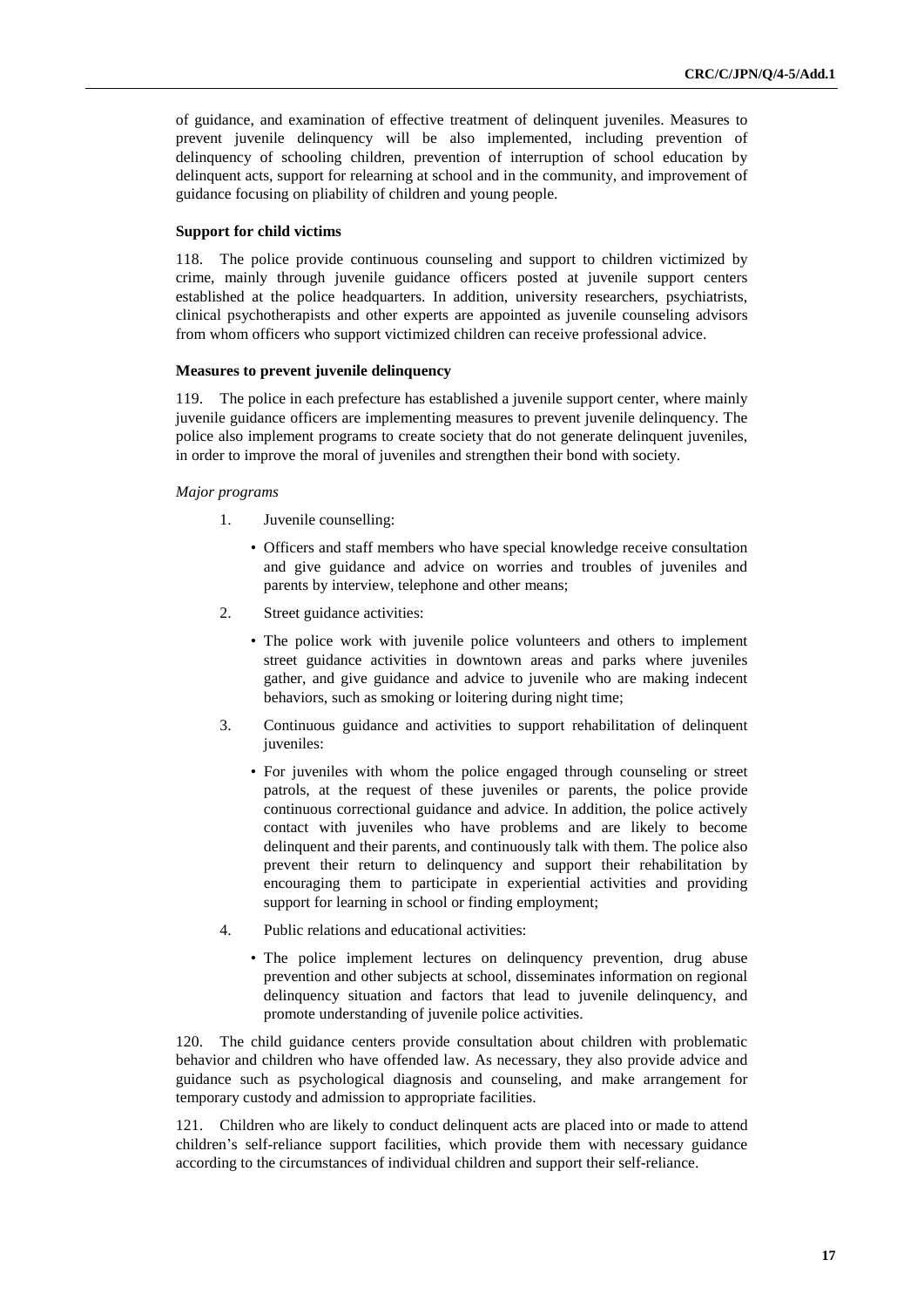# **Question 13**

122. As explained in the answer to Question 4 (2), measures are taken to avoid repeated interviews of the victimized child about the incident.

123. The Immigration Bureau of the MOJ takes measures, carefully considering the situation of the victim of trafficking in persons and their will. If the victim is a lawful resident, it permits extension of the period of stay or change of the status of residence. If the victim illegally stays in Japan or in any violation of the Immigration Control Act, it grants special permission to stay to stabilize the legal status of the victim.

124. Since 2005, when data collection was started for the statistics on victims of human trafficking, the Immigration Bureau of the MOJ has granted special permission to stay to all victims of trafficking in persons (including children) who were illegally staying in Japan or in other violation of the Immigration Control Act.

125. The GOJ concluded the Trafficking in Persons Protocol on July 11, 2017. Also, based on the "Action Plan Against Human-Trafficking 2014", the GOJ has created and published an annual report that summarized the measures taken against human-trafficking in Japan, including implementation status of anti-human-trafficking programs, and crackdown of human-trafficking crimes.

# **Question 14**

126. The Ministry of Defense (MOD) has taken measures to respond to the Committee's previous recommendations (CRC/C/OPAC/JPN/CO/1), including providing education on the Convention on the Rights of the Child and other related subjects as part of the curriculum of the National Defense Academy, Self Defense Force's (SDF) schools and other educational institutions. The Japan Peacekeeping Training and Research Center, the Joint Staff College, educates SDF members engaged in international peace cooperation activities. In the curriculum of Contingent Commanders' Course, Staff Officers' Course and Basic Course implemented at the Center, education on the Convention on the Rights of the Child and other related matters is provided. MOD will further improve and expand these educational programs to enhance understanding.

# **Part Ⅱ**

# **Question 15**

### **(a) New bills or laws, and their respective regulations;**

#### *Re-offending Prevention Act*

127. In December 2016, the Re-offending Prevention Act was promulgated and enforced, in view of the importance of preventing re-offending (including the prevention of juvenile delinquency and prevention of rehabilitated juveniles from becoming delinquent again) by promoting smooth social reintegration of those who committed crimes (including juvenile delinquents or rehabilitated juveniles) with the understanding and cooperation of the people. The purpose of this Act is to stipulate basic matters related to measures for preventing reoffending and enable the promotion of comprehensive and systematical implementation of such measures, which will in turn prevent people from being victimized and contribute to the realization of a society where people can live safely and securely.

### *Juvenile Training School Act and Juvenile Classification Home Act*

128. As explained in the section on the Juvenile Training School Act and the Juvenile Classification Home Act in the fourth and fifth government reports I.